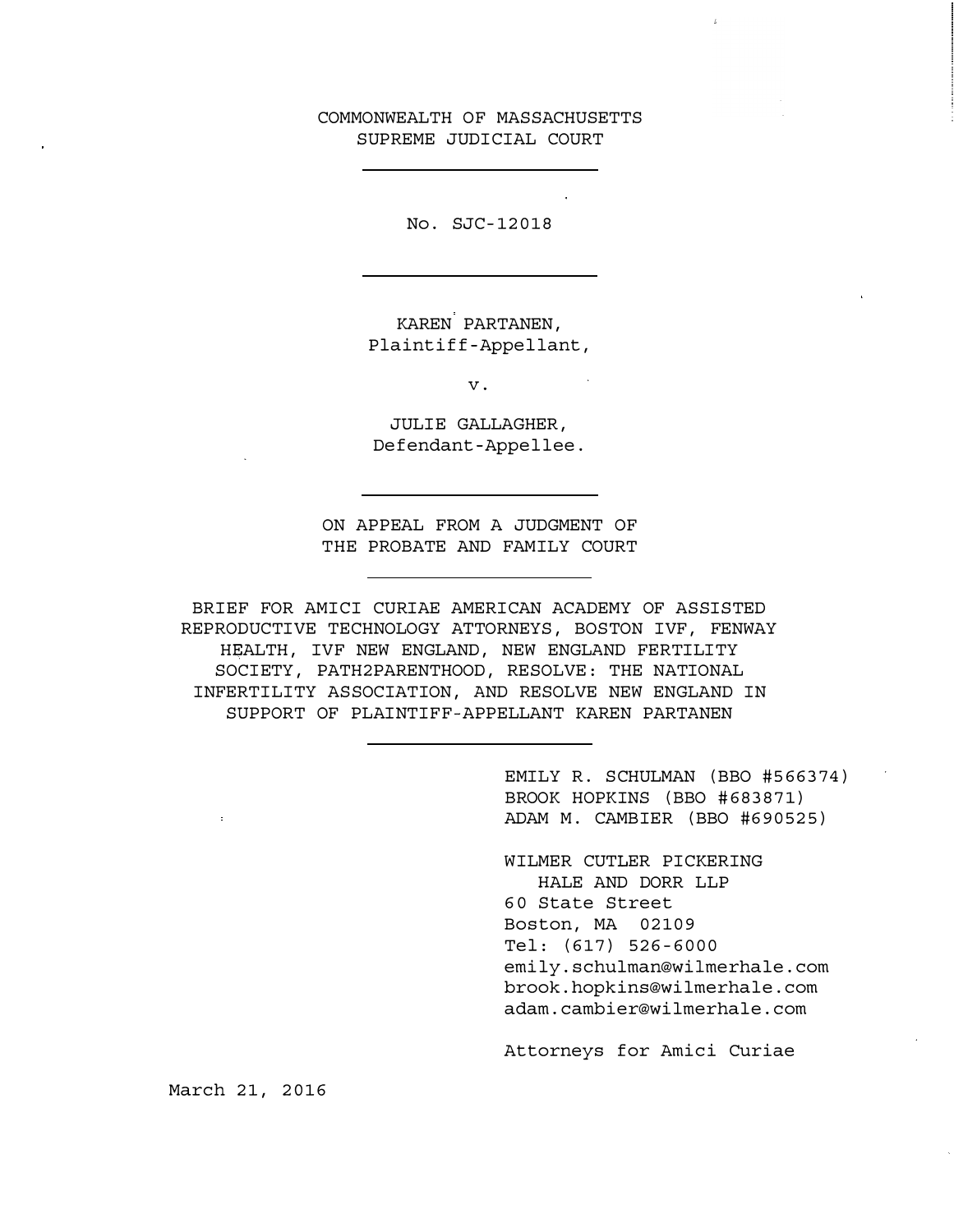### CORPORATE DISCLOSURE STATEMENT

Pursuant to Supreme Judicial Court Rule 1:21, Amicus IVF New England is a corporation organized under the laws of Massachusetts. Boston IVF is the parent company of IVF New England. No publicly held corporation owns more than 10% of the stock of IVF New England.

Pursuant to Supreme Judicial Court Rule 1:21, Amicus Boston IVF is a corporation organized under the laws of Massachusetts. No publicly held corporation owns more than 10% of the stock of Boston IVF.

Pursuant to Supreme Judicial Court Rule 1:21, Amici Curiae American Academy of Assisted Reproductive Technology Attorneys, Fenway Health, New England Fertility Society, Path2Parenthood, RESOLVE: The National Infertility Association, and RESOLVE New England hereby state that they have no parent corporation and that no publicly held company owns 10% or more of their stock.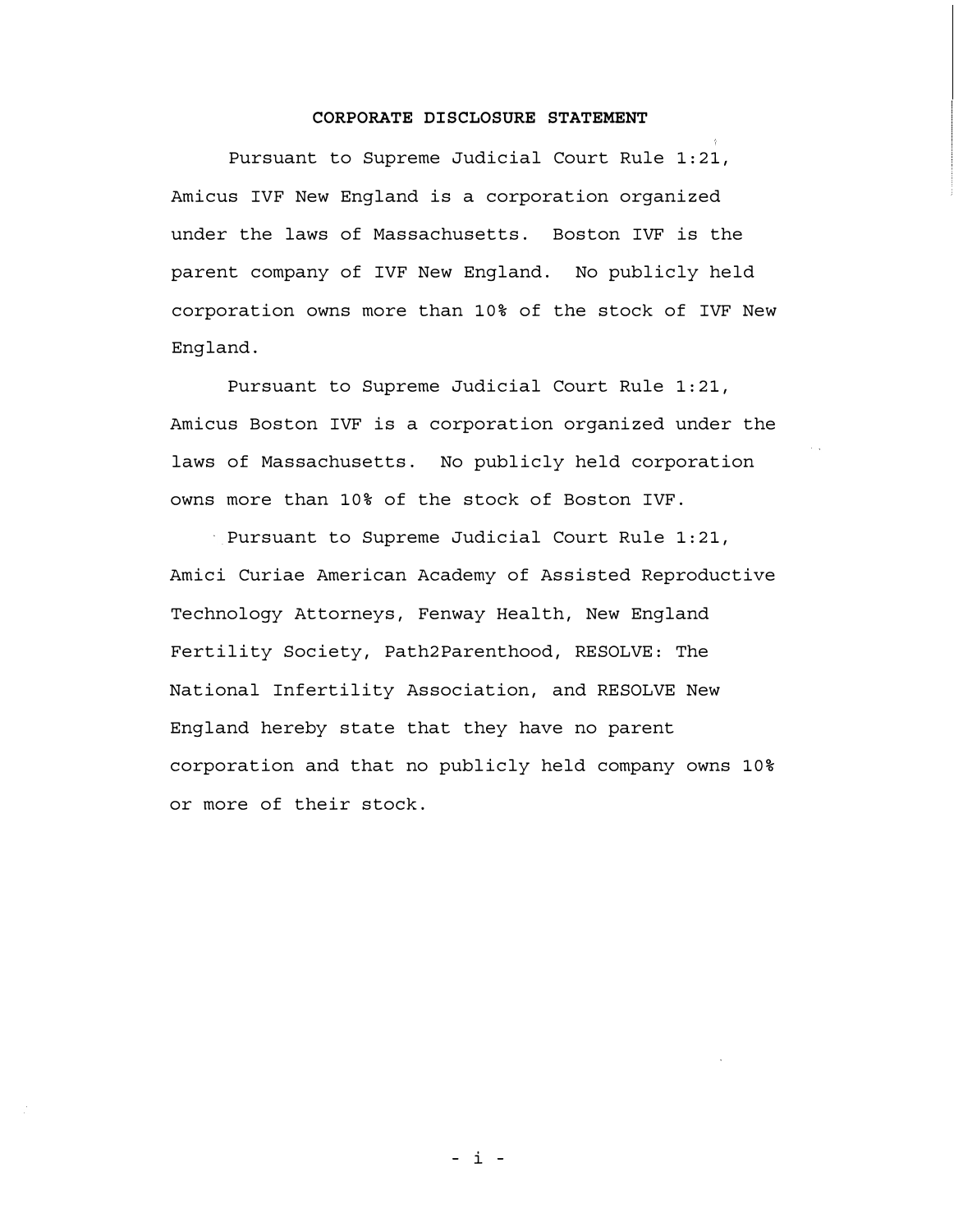# TABLE OF CONTENTS

|               | Page                                                                                                                                                                                                                                   |
|---------------|----------------------------------------------------------------------------------------------------------------------------------------------------------------------------------------------------------------------------------------|
|               | CORPORATE DISCLOSURE STATEMENT i                                                                                                                                                                                                       |
|               | TABLE OF AUTHORITIES iv                                                                                                                                                                                                                |
|               | STATEMENT OF INTEREST OF AMICI CURIAE 1                                                                                                                                                                                                |
|               |                                                                                                                                                                                                                                        |
|               |                                                                                                                                                                                                                                        |
|               |                                                                                                                                                                                                                                        |
| Ι.            | MASSACHUSETTS LAW EMBRACES AND PROTECTS THE<br>DIFFERENT PATHWAYS TO PARENTHOOD AFFORDED BY                                                                                                                                            |
| Α.            | In Applying Parentage Statutes And<br>Equitable Principles, This Court Has<br>Consistently Sought To Effectuate The<br>Intent Of Individuals Using ART And<br>Further The Best Interests Of The Child  11                              |
| <b>B</b> .    | Massachusetts Has Recognized The Many<br>Ways In Which Parent-Child<br>Relationships Are Created Apart From<br>Marital Or Genetic Ties 16                                                                                              |
| $C_{\bullet}$ | Other States And Model Parentage Laws<br>Have Applied All Of These Principles To<br>The Question Of Legal Parentage Of<br>Children Born Through ART  18                                                                                |
| II.           | GRANTING PARTANEN LEGAL PARENT STATUS IS<br>CONSISTENT WITH THE GOALS AND VALUES THAT<br>HAVE GUIDED THE COURTS IN ART CASES 23                                                                                                        |
| Α.            | In Developing The Growing Body Of Law<br>Governing Families Created Through ART,<br>Massachusetts Courts Have Looked To The<br>Interest Of The Child In Having Secure<br>Support From Both Parents In A Wide<br>Variety Of Families 24 |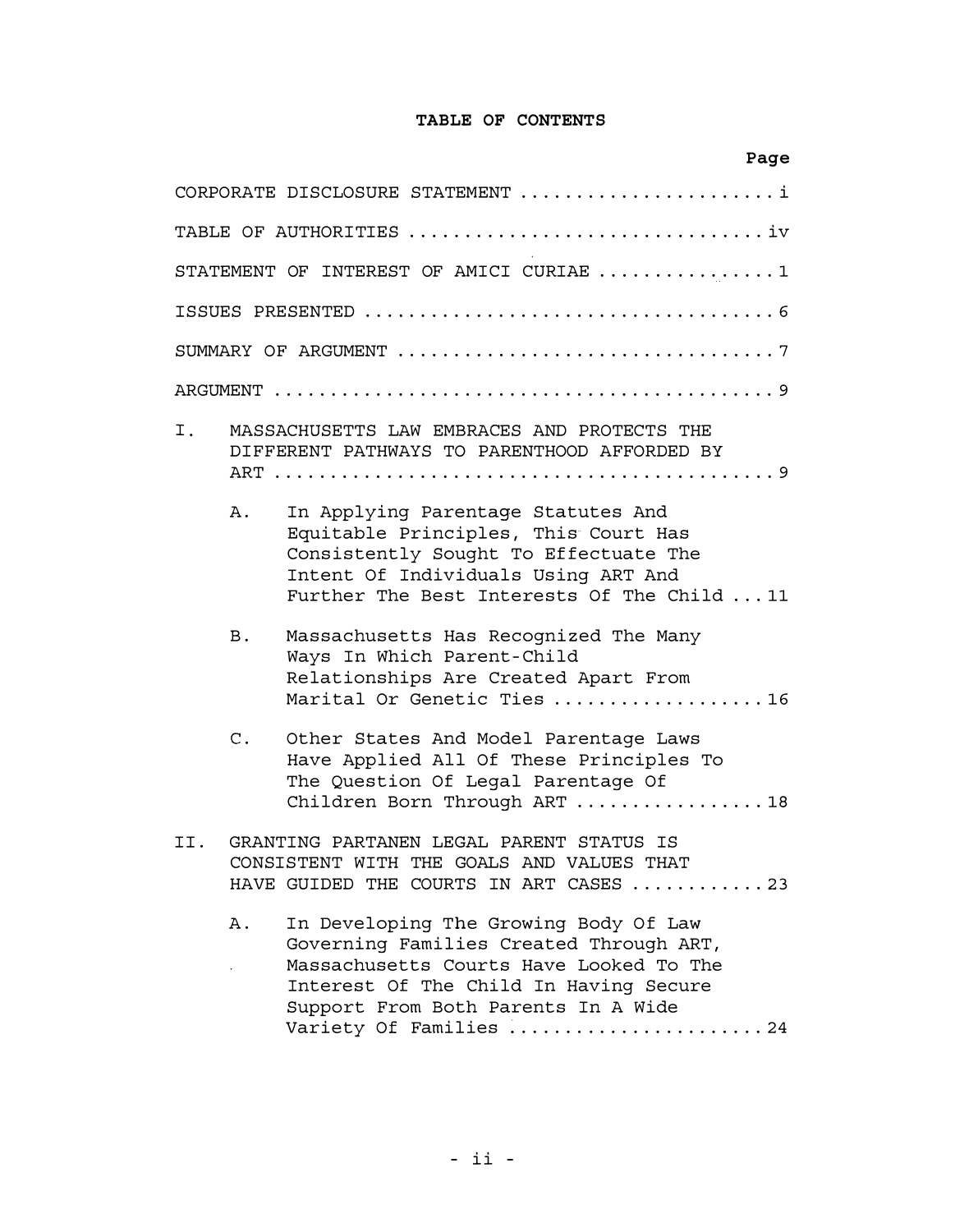| В.             | De Facto Parentage Does Not Protect The<br>Best Interests Of Children Created                                  |
|----------------|----------------------------------------------------------------------------------------------------------------|
| $\mathsf{C}$ . | Denying Partanen Legal Parentage Here<br>Would Close Off Avenues To Legal<br>Parentage For A Whole Category Of |
|                | Nonmarital Families 31                                                                                         |
|                |                                                                                                                |
|                | CERTIFICATE OF SERVICE                                                                                         |
|                |                                                                                                                |

l.<br>A

 $\sim$ 

MASSACHUSETTS RULE OF APPELLATE PROCEDURE 16 (K) CERTIFICATION

 $\mathcal{A}^{\text{max}}$  and  $\mathcal{A}^{\text{max}}$ 

 $\mathcal{L}_{\rm{max}}$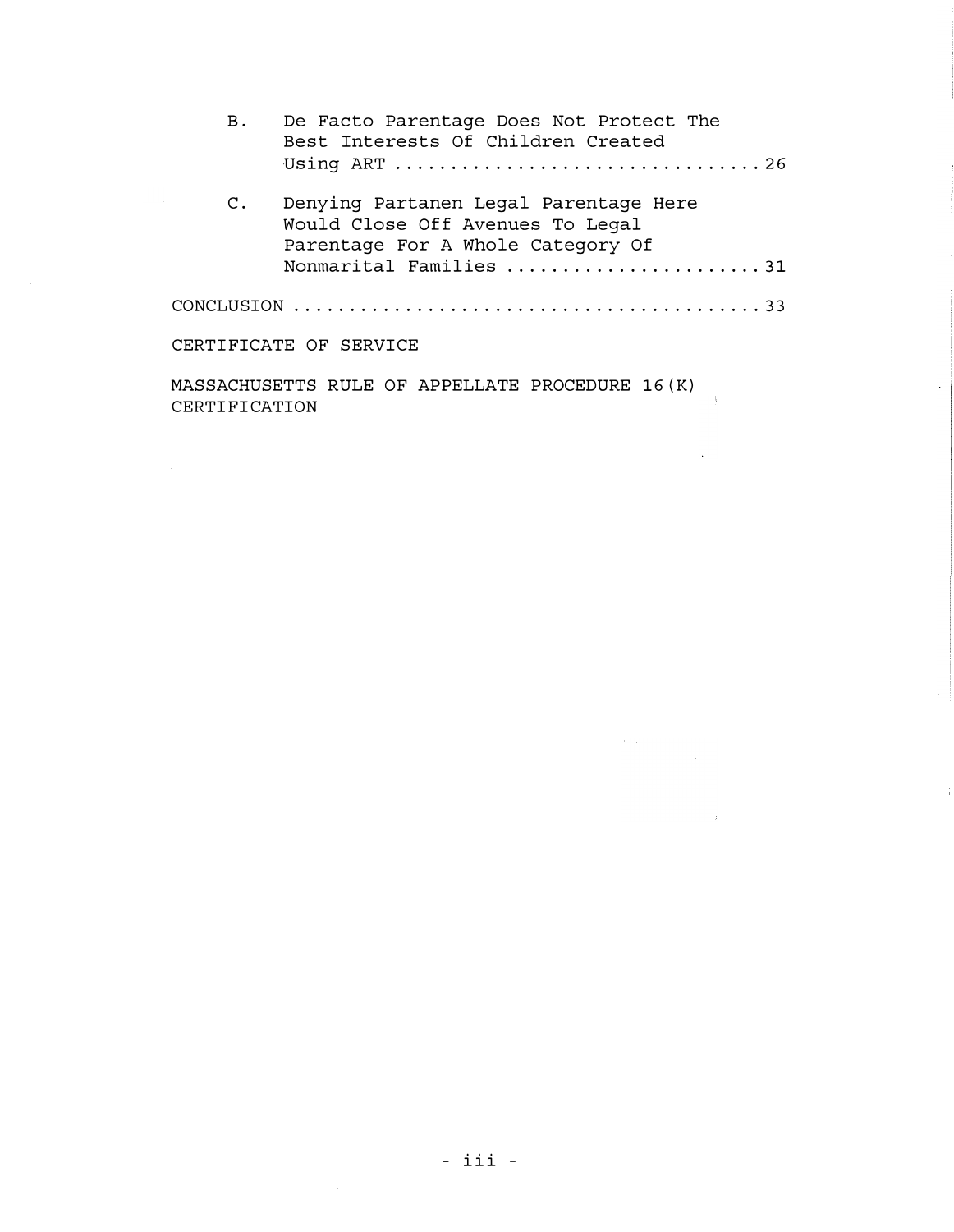## TABLE OF AUTHORITIES

 $\Delta \sim 1$ 

### CASES

|                                                                                       | Page(s) |
|---------------------------------------------------------------------------------------|---------|
| A.H. v. M.P.,<br>447 Mass. 828 (2006)  27, 28, 29                                     |         |
| A.Z. v. B.Z.,                                                                         |         |
| Adoption of a Minor,<br>471 Mass. 373 (2015) 9, 12, 13, 17                            |         |
| Aspinall v. Philip Morris Cos.,                                                       |         |
| Culliton v. Beth Israel Deaconess                                                     |         |
| Medical Center,<br>435 Mass. 285 (2001)  14, 15, 24, 29, 30                           |         |
| Della Corte v. Ramirez,<br>81 Mass. App. Ct. 906 (2012)13                             |         |
| Elisa B. v. Superior Court,                                                           |         |
| E.N.O. v. L.M.M., 429 Mass. 824 (1999),<br>cert. denied, 528 U.S. 1005 (1999)  15, 26 |         |
| Goodridge v. Department of Public Health,<br>440 Mass. 309 (2003) 13, 18, 32          |         |
| Hodas v. Morin,<br>442 Mass. 544 (2004) 14                                            |         |
| Hunter v. Rose,<br>463 Mass. 488 (2012)  13, 25                                       |         |
| In re Parentage of M.J.,<br>203 Ill. 2d 526 (2003) 19                                 |         |
| In re T.P.S. and K.M.S.,<br>2012 Ill. App. (5th) 120176 (App. Ct. 5th                 |         |
| In re $T.R.,$<br>132 Cal. App. 4th 1202 (Ct. App. 2005)23                             |         |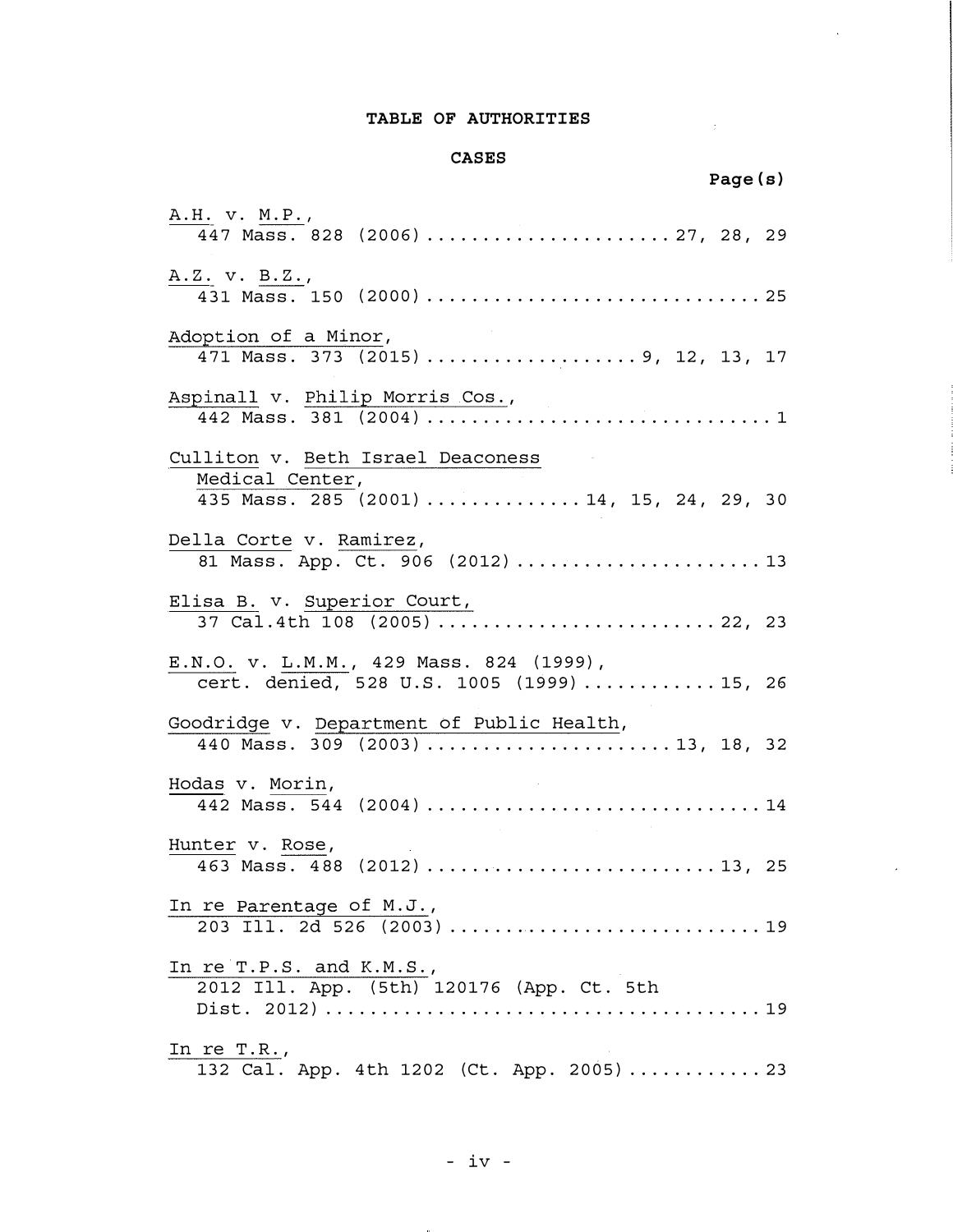| Matter of Walter,<br>408 Mass. 584 (1990) 17                     |
|------------------------------------------------------------------|
| Okoli v. Okoli,<br>81 Mass. App. Ct. 371 (2012) 12               |
| Paternity of Cheryl,<br>434 Mass. 23 (2001) 16, 17, 25           |
| R.D. v. A.H.,                                                    |
| $S.Y.$ $V.$ $S.B.,$<br>201 Cal. App. 4th 1023 (Ct. App. 2011)23  |
| Shineovich v. Shineovich,<br>229 Ore. App. 670 (Ct. App. 2009)20 |
| T.F. V. B.L.,                                                    |
| Woodward v. Commissioner of Social                               |
| Security,<br>435 Mass. 536 (2002) 11, 15, 24, 25, 33             |
| MASSACHUSETTS STATUTES                                           |
| G. L. c. 46, § 4B  6, 11, 12, 20                                 |
|                                                                  |
|                                                                  |
|                                                                  |
|                                                                  |
|                                                                  |
|                                                                  |
|                                                                  |

 $\sim$ 

 $\mathcal{L}_{\mathrm{eff}}$  ,  $\mathcal{L}_{\mathrm{eff}}$ 

G. L. c. 210, § 2 . . . 17

G. L. c. 210, § 4 . . . . . . 17

G. L. c. 215, § 6 . . . 7 I 14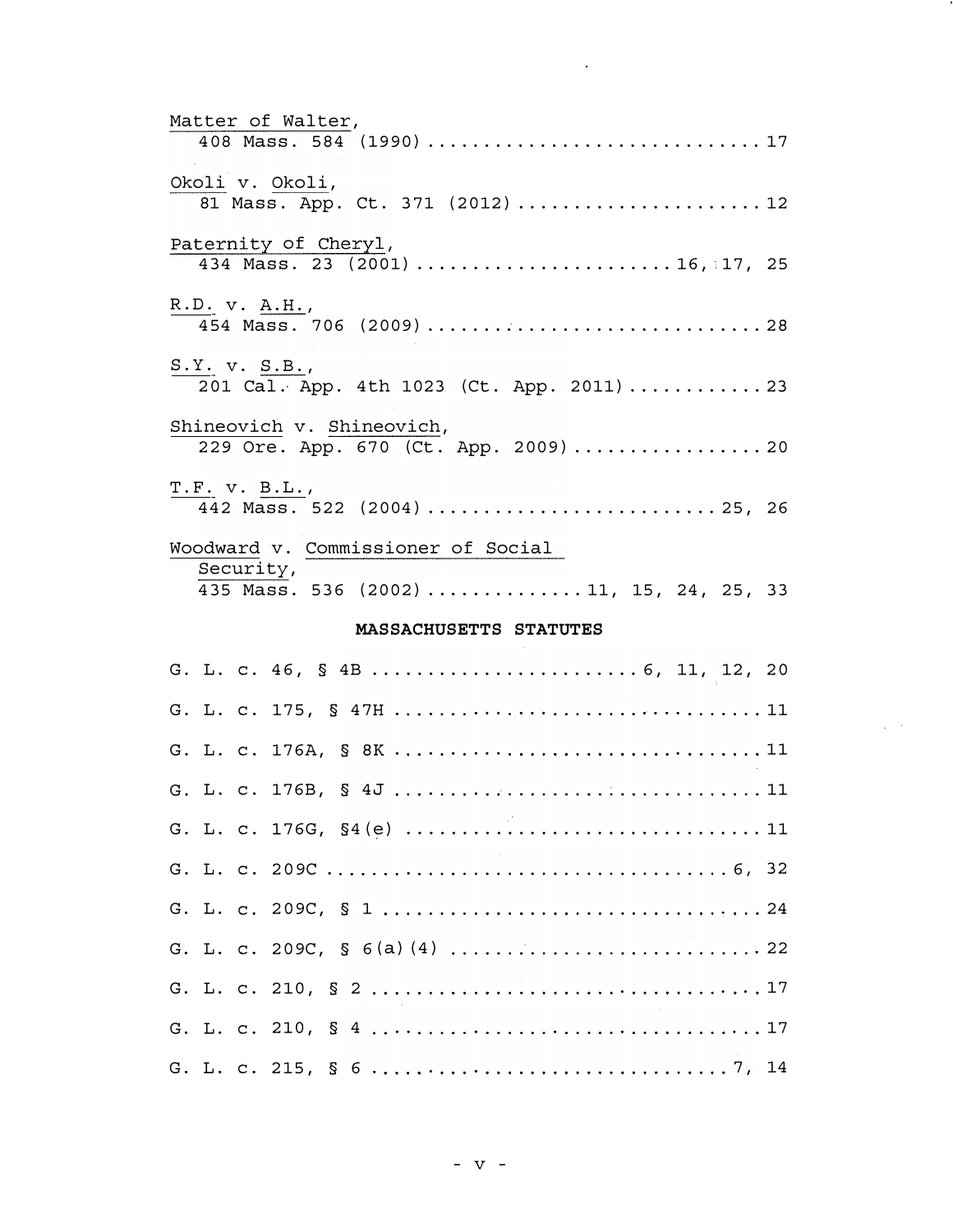# OTHER STATE STATUTES

| Alaska Stat. Ann. § 25.20.045  19             |
|-----------------------------------------------|
| Ariz. Rev. Stat. Ann. § 25-501(B) 19          |
| Ark. Code Ann. § 9-10-201(a) 19               |
|                                               |
| Cal. Fam. Code Ann. § 7611(d) 22              |
| Colo. Rev. Stat. Ann. § 19-4-106(1) 19        |
| Conn. Gen. Stat. Ann. §§ 45a-771, 45a-774  19 |
|                                               |
| Del. Code Ann. tit. 13, § 8-703  20           |
| Fla. Stat. Ann. § 742.11  19                  |
| Ga. Code Ann. § 19-7-21 19                    |
|                                               |
| La. Civ. Code Ann. art. 188  20               |
| Md. Code Ann., Est. & Trusts $\S$ 1-206(b) 20 |
| Mich. Comp. Laws Ann. § 333.2824(6)  20       |
| Minn. Stat. Ann. § 257.56(1)  20              |
|                                               |
|                                               |
|                                               |
| N.D. Cent. Code Ann. § 14-20-61 (703)  20     |
| N.H. Rev. Stat. Ann. § 168-B:2(II)  20        |
| N.J. Stat. Ann. § 9:17-44(a)  20              |

 $\Delta_{\rm{eff}}$ 

 $\mathbb{R}^2$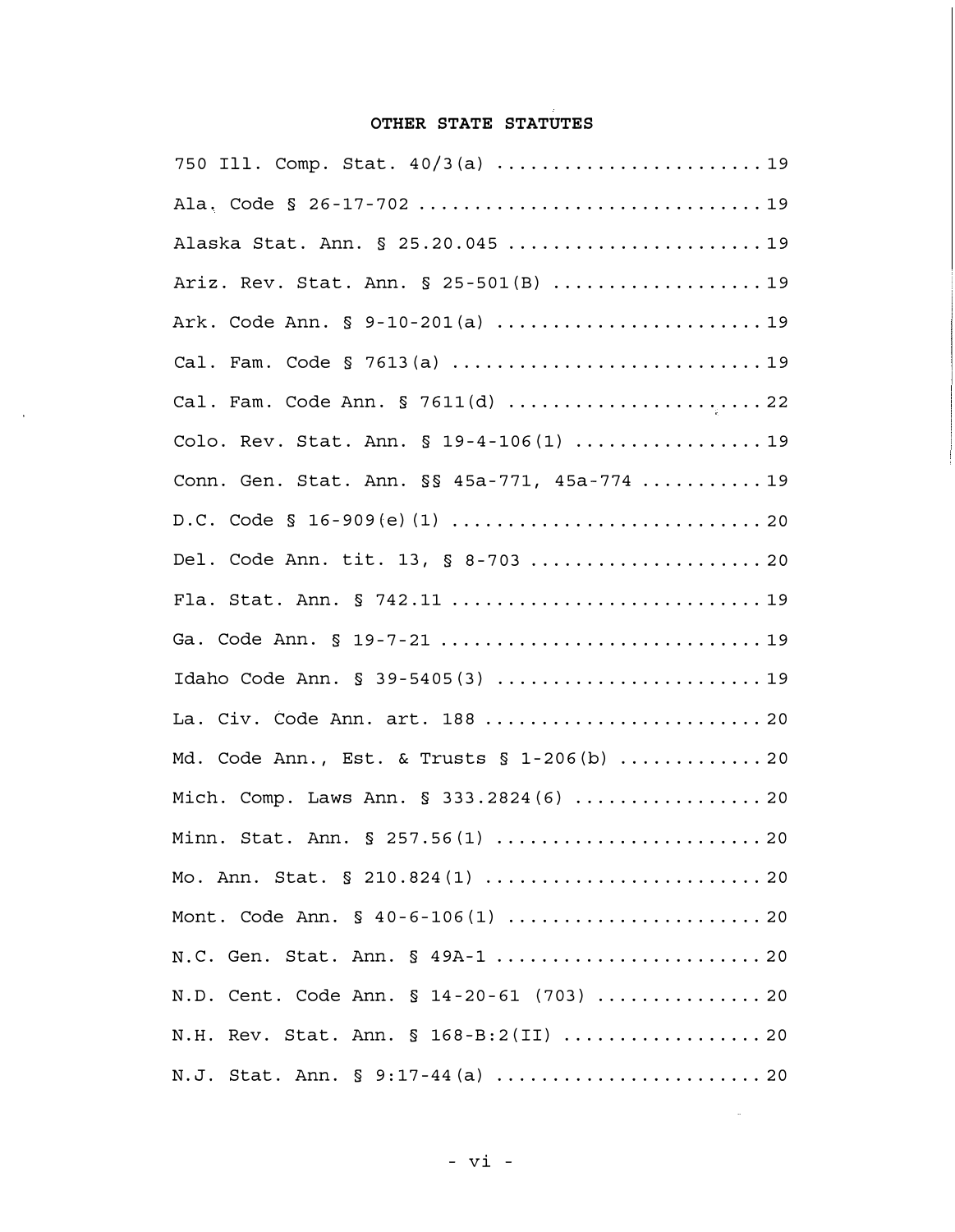N.M. Stat. Ann. § 40-11A-703 ............................ 20 N. Y. Dom. Rel. Law § 73(1) .................................. 20 Nev. Rev. Stat. Ann. § 126. 670 ...... ................ 20 Ohio Rev. Code Ann. § 3111. 95 (A) ...... .............. 20 Okla. Stat. Ann. tit. 10, § 553 ...... ...... ......... 20 Or. Rev. Stat. § 109. 243 ............. ................ 20 Tenn. Code Ann. § 68-3-306 .................................20 Tex. Fam. Code Ann. § 160. 703 ........... ............ 20 Uniform Parentage Act § 703 (2002) .................. 21 Utah Code Ann. § 78B- 15-703 ............ ............. 20 Va. Code Ann. § 20-158(A)(2) ..............................20 Wash. Rev. Code § 26.26.710 ............................... 20 Wis. Stat. § 891. 40 (1) ................ .............. 20 Wyo. Stat. Ann. § 14-2-903 ................................ 20

#### OTHER AUTHORITIES

| ABA Model Act Governing Assisted<br>Reproductive Tech. § 603 (2008)  21                                                                                                                                            |
|--------------------------------------------------------------------------------------------------------------------------------------------------------------------------------------------------------------------|
| Avellar, Sarah & Pamela J. Smock, The<br>Economic Consequences of the Dissolution<br>of Cohabiting Unions, 67 J. Marriage &<br>Family, No. 2, 315 $(2005)$ 30-31                                                   |
| Black's Law Dictionary 956 (10th ed. 2014)  9                                                                                                                                                                      |
| Castillo, Michelle, Report: 5 Million Babies<br>Born Thanks to Assisted Reproductive<br>Technologies, CBS News, Oct. 15, 2013,<br>http://www.cbsnews.com/news/report-5-<br>million-babies-born-thanks-to-assisted- |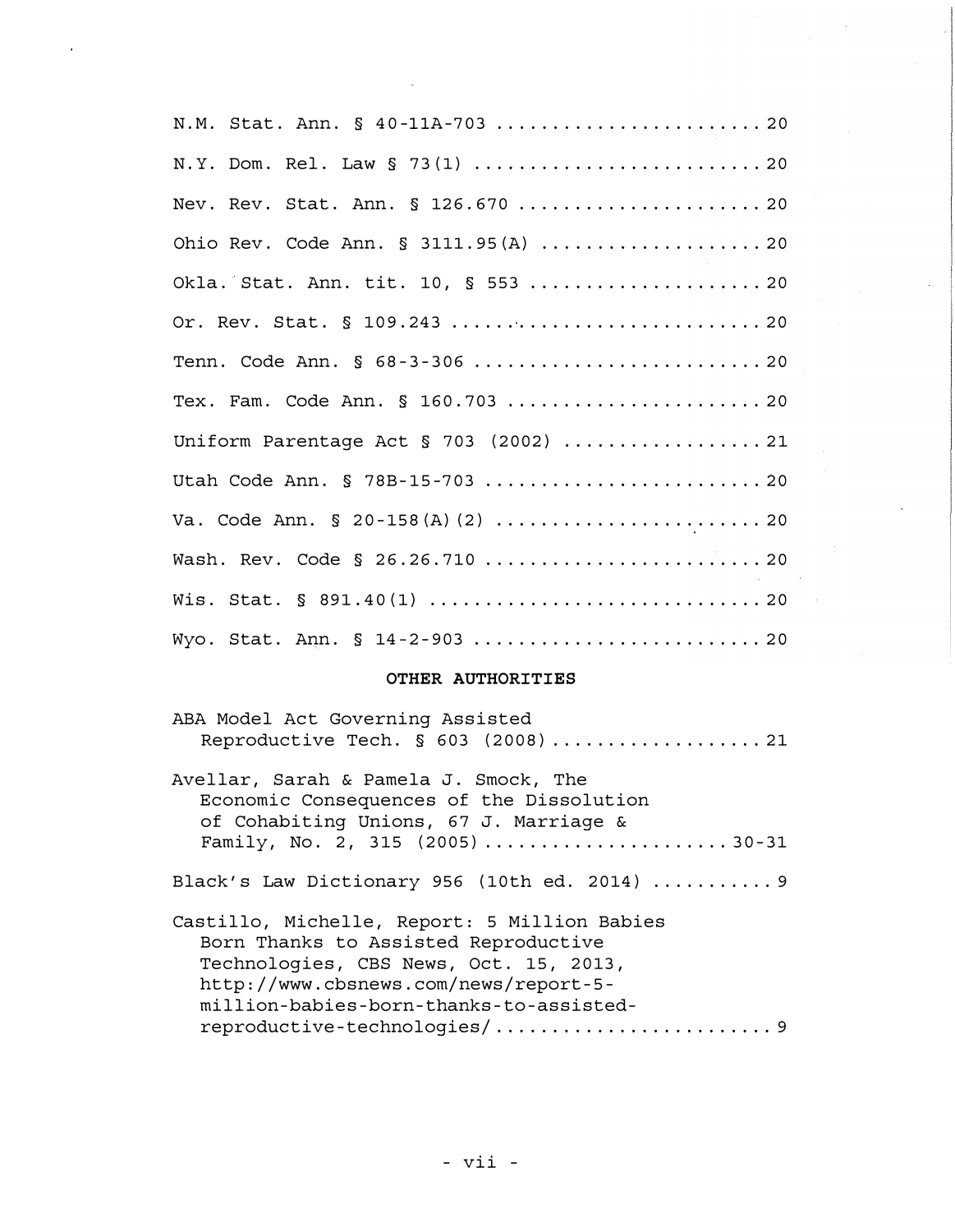Joslin, Courtney G. , Marriage Equality and its Relationship to Family Law, 129 Harv. L. Rev. F. 197 (forthcoming 2016), available at http://cdn. harvardlawreview. org/wp-content/uploads/2016/03/vol1129\_ Joslin\_3\_11. pdf ................................... 19 Joslin, Courtney G., Protecting Children(?): Marriage, Gender, and Assisted Reproductive Technology, 83 S. Cal. L. Rev. 1177 (2010) .............................. 28, 30 Kindregan, Charles P. & Steven H. Snyder, Clarifying the Law of ART: The New American Bar Association Model Act Governing Assisted Reproductive Technology, 42 Fam. L. Q. 203 (2008) . . ............ 21 Kindregan, Charles P. , Collaborative Reproduction and Rethinking Parentage, 21 J. Am. Acad. Matrimonial Lawyers 43 (2008) ........ 17 Krawiec, Kimberly D. , Altruism and Intermediation in the Market for Babies, 66 Wash. & Lee L. Rev. 203 (2009)..................10 NeJaime, Douglas, Marriage Equality and the New Parenthood, 129 Harv. L. Rev. 1185 (forthcoming 2016), available at http://cdn. harvardlawreview. org/wpcontent/uploads/2016/03/1185-1266- Onl ine . pdf . . . . . . . . . . . . . . . . . . . . . . . . . . . . . . . . . . . . . . . . 19 Polikoff, Nancy D. , A Mother Should Not Have To Adopt Her Own Child: Parentage Laws for Children of Lesbian Couples, 5 Stan. J. Civ. Rts. & Civ. Liberties 201 (2009) ......... 20, 21 Smith, Catherine E., Equal Protection for Children of Same-Sex Parents, 90 Wash. U. L. Rev. 15 8 9 ( 2013) ...... ............... .......... 3 O Social Security Administration, Program Operations Manual System: RS 00203. 001 Child's Benefits for Entitlement and Non Entitlement Provisions (effective Feb. 14, 2013-present) ......... ............ ................ 30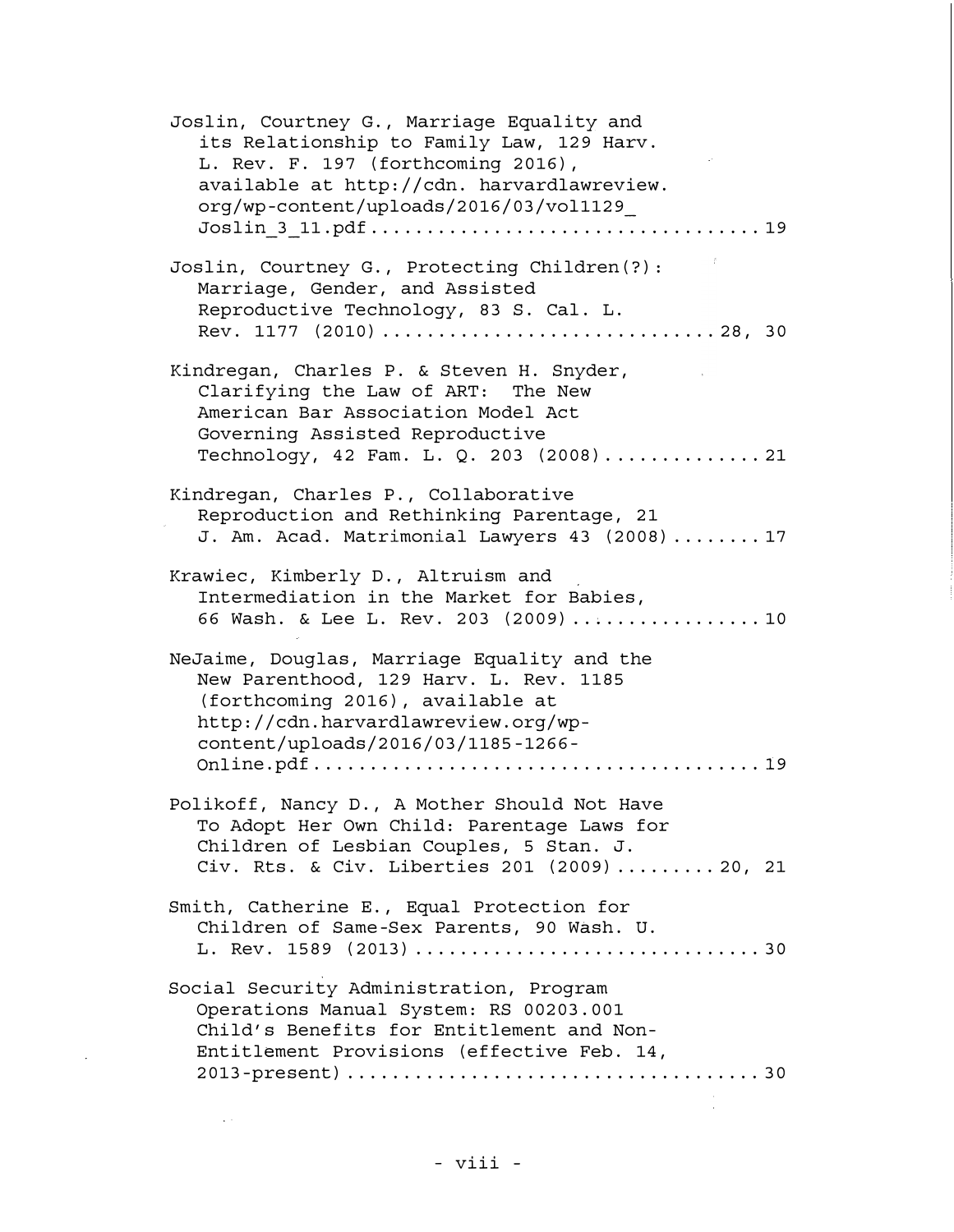Sunderam, Saswati et al., CDC Morbidity and Mortality Weekly Report: Assisted Reproductive Technology Surveillance - United States, 2013 (Dec. 4, 2015), available at http://www. cdc. gov/mmwr/ preview/mmwrhtml/ss6411a1.htm. .............10, 29

 $\label{eq:2.1} \frac{1}{2} \int_{\mathbb{R}^3} \frac{1}{\sqrt{2}} \, \mathrm{d} \xi \, \mathrm{d} \xi \, \mathrm{d} \xi \, \mathrm{d} \xi \, \mathrm{d} \xi \, \mathrm{d} \xi \, \mathrm{d} \xi \, \mathrm{d} \xi \, \mathrm{d} \xi \, \mathrm{d} \xi \, \mathrm{d} \xi \, \mathrm{d} \xi \, \mathrm{d} \xi \, \mathrm{d} \xi \, \mathrm{d} \xi \, \mathrm{d} \xi \, \mathrm{d} \xi \, \mathrm{d} \xi \, \mathrm{d} \xi \, \mathrm{d} \xi \,$ 

 $\sim 10^6$ 

 $\mathcal{L}$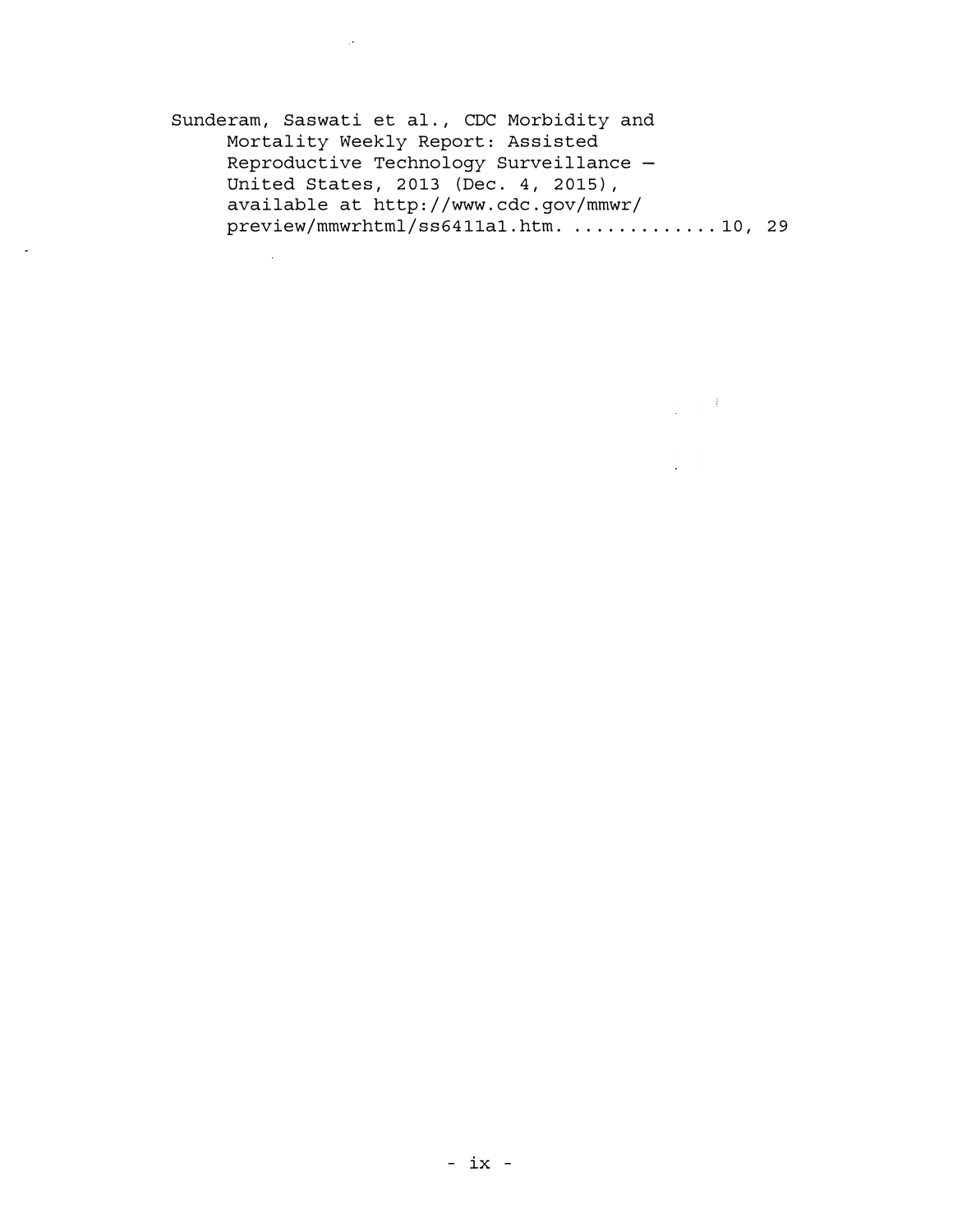Amici curiae American Academy of Assisted Reproductive Technology Attorneys, Boston IVF, Fenway Health, IVF New England, New England Fertility Society, Path2Parenthood, RESOLVE: The National Fertility Association, and RESOLVE New England respectfully submit this brief pursuant to the Court's December 23, 2015 announcement soliciting amicus briefs in this case.

# STATEMENT OF INTEREST OF AMICI CURIAE<sup>1</sup>

The American Academy of Assisted Reproductive Technology Attorneys (AAARTA), a specialty division of the American Academy of Adoption Attorneys, is an international, not-for-profit professional organization of attorneys, law professors, and judges who have distinguished themselves in and are committed to the ethical practice of assisted reproductive technology law. AAARTA is a credentialed professional organization with a binding Code of Ethics that is dedicated to the best legal practices in the area of assisted reproduction and to the advancement and protection of the interests of all parties, including

<sup>&</sup>lt;sup>1</sup> Pursuant to Aspinall v. Philip Morris Cos., 442 Mass. 381, 480 n. 8 (2004), undersigned counsel state that Wilmer Cutler Pickering Hale and Dorr LLP does not represent any of the parties to this case in other litigation presenting the same issues in this case. No counsel for a party authored this brief in whole or in part, nor has any party made a monetary contribution intended to fund the preparation or submission of this brief.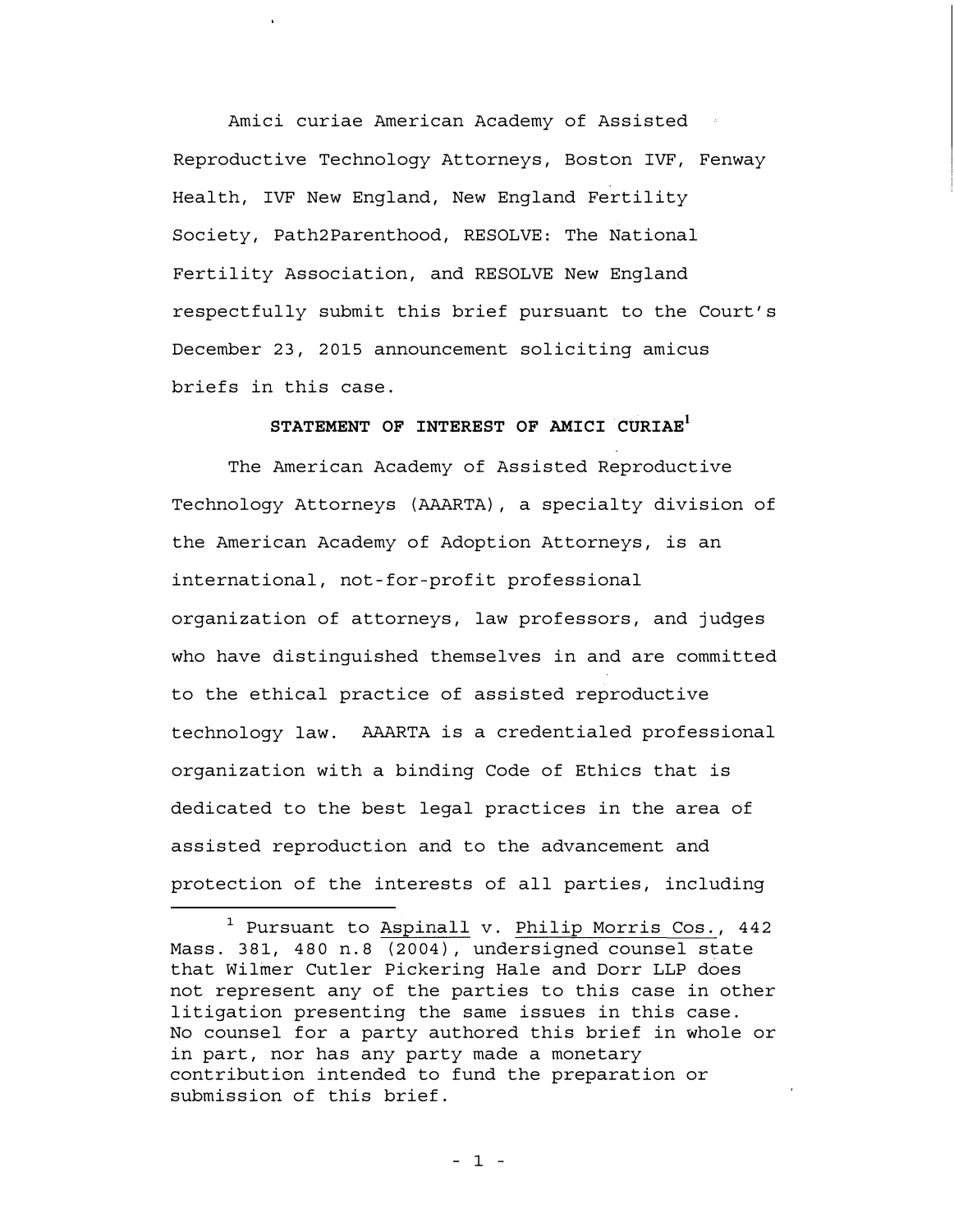children, involved in assisted reproductive technology. AAARTA attorneys are committed to ensuring that donors and gestational carriers are fully aware of their rights and responsibilities and to helping intended parents secure permanent legal relationships with the children born as a result of assisted reproduction.

Boston IVF is a leading fertility center providing reproductive technologies and exceptional patient care that has helped individuals and couples bear 50, 000 babies since 1986. Boston IVF believes that parenthood is a gift everyone has the right to experience, and now many can who could not before, even if one or both parents have no genetic connection to the child. Boston IVF also believes that the courts should determine the parentage of all children, including those born through donor sperm or donor eggs, in accord with the parties' intent and conduct -- and regardless of a genetic connection to the child.

Fenway Health is a federally qualified health center that services about 26, 000 patients each year. The mission of Fenway Health is to enhance the wellbeing of those who are lesbian, gay, bisexual, and transgender (LGBT) , as well as people living with HIV/AIDS and the larger community. We do this through

- 2 -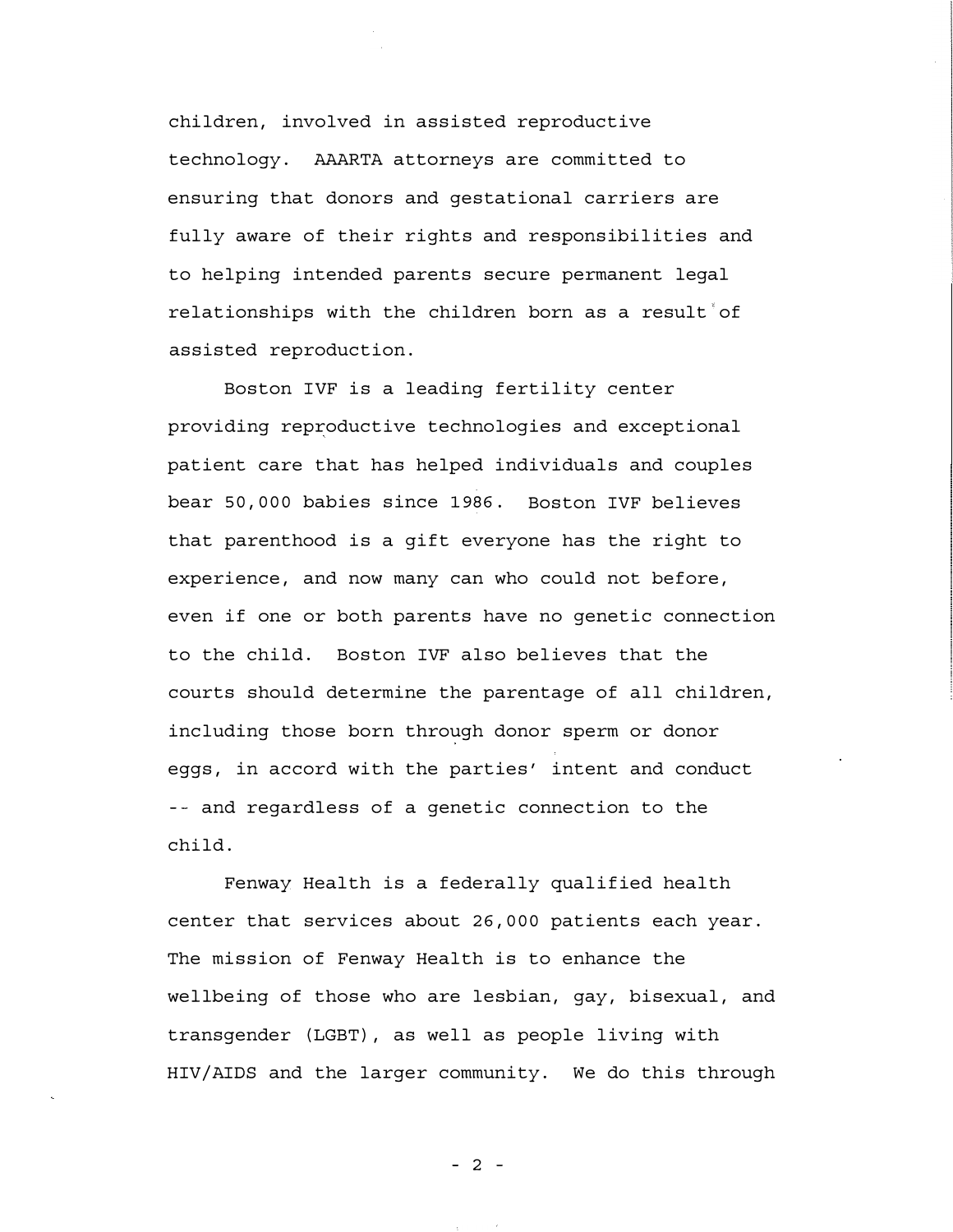access to the highest quality health care, education, research, and advocacy. Fenway Health believes that it is in the best interest of the child that same-sex couples who used assisted reproductive technology be granted access to the full protections of legal parenthood.

IVF New England was founded in 1988 and is one of the largest IVF centers in New England and the nation. With clinics in Massachusetts, New Hampshire, and Rhode Island, IVF New England's highly skilled fertility specialist physicians and embryology . scientists have helped to conceive over 30, 000 babies. IVF New England prioritizes quality clinical and personal care. IVF New England believes that when a couple endeavors to bring a child into the world, the child's interests are best served when the law recognizes the intended parents in situations where the child has been conceived with donor gametes (donor sperm or donor eggs) .

The New England Fertility Society (NEFS) is an inclusive, voluntary, non-profit organization providing continuing education for all members and other infertility professionals with a special interest in the field of fertility. The Society is dedicated to promoting awareness, standards of information, and assistance to providers and

- 3 -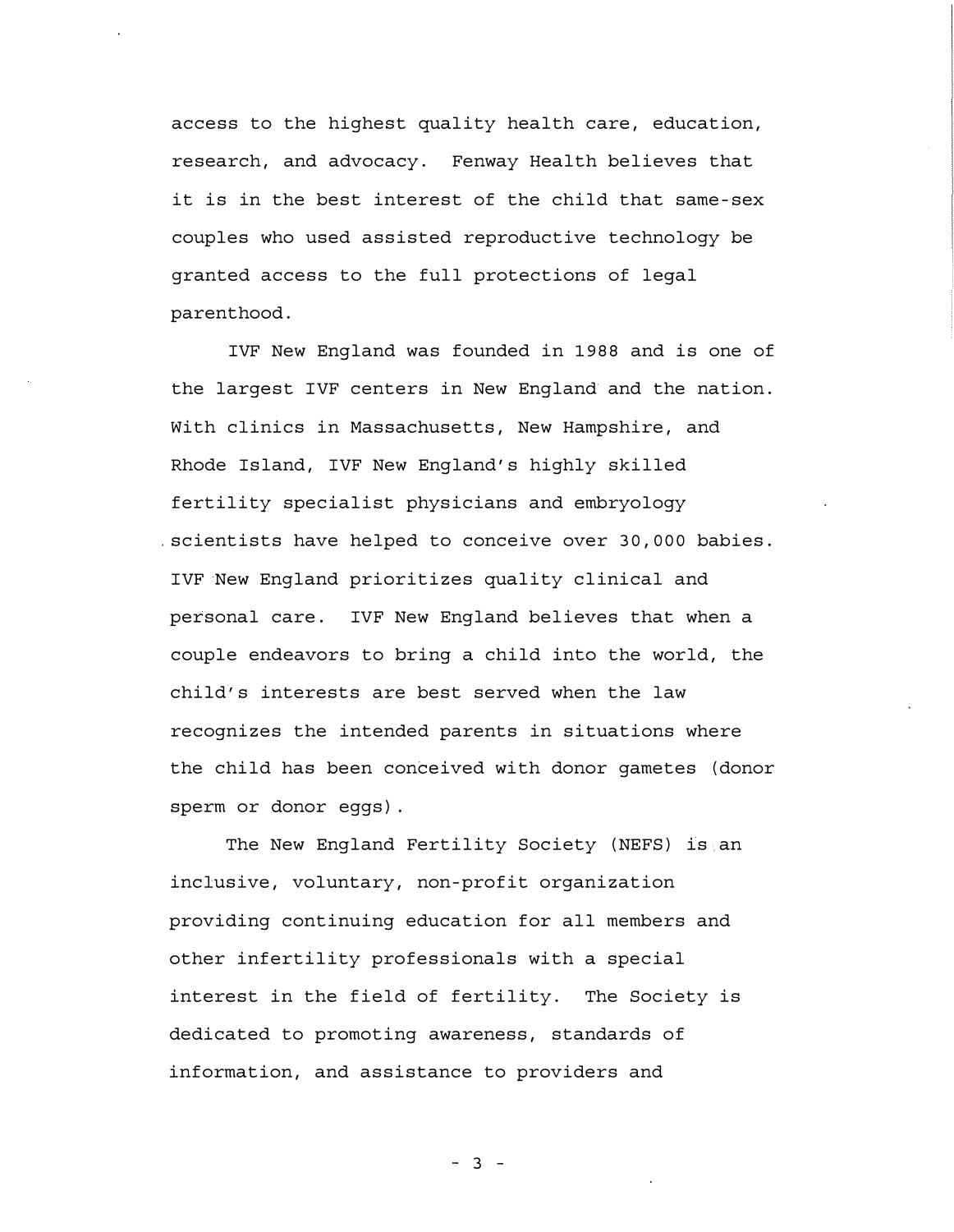ultimately patients in the field of infertility in New England. Members must demonstrate high ethical principles in their medical profession, be invested in the field of infertility, reproductive medicine, and reproductive biology, and adhere to the bylaws of the Society.

Path2Parenthood (P2P) is a national non-profit organization founded in 1999 that provides information about infertility causes and treatments, and reproductive and sexual health. P2P assists people in building families, including through adoption and third party solutions, serving as a resource to hopeful parents as well as to health care professionals and public officials. This information is made available online at www. path2parenthood. org, http://www. theafa. org, and at leading-edge outreach education events across the country. Services are free of charge to consumers, and feature a daily blog, an extensive online library with articles updated weekly, high-definition videos, fact sheets, and a fertility and adoption directory. A professional network listing physicians, attorneys, psychologists, and complimentary care practitioners is also available online. All materials are fully vetted by the P2P Medical Advisory Council. When individuals or couples create families with children, P2P believes that the

 $- 4 -$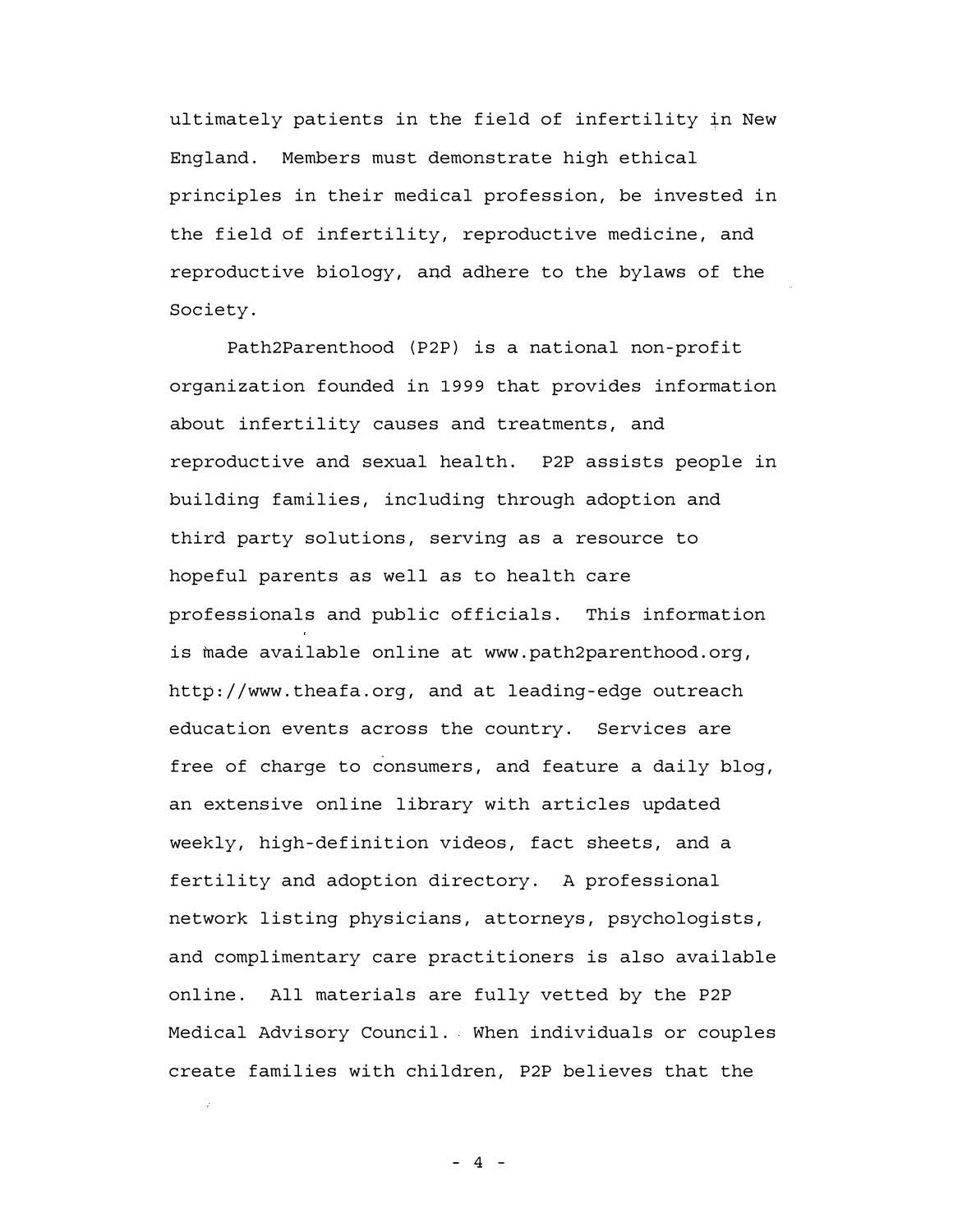law needs to protect those children by ensuring that those who planned to and will raise them are determined to be their parents, ideally before their birth.

RESOLVE: The National Infertility Association, established in 1974, is a non-profit organization of patient advocates who work to provide legal protections for infertile persons and increase access to all family building options including medical care, while also providing information, on-line support communities, and a nationwide professional resources directory for individuals and couples seeking to build a family. RESOLVE is the only organization with a nationwide network mandated to promote reproductive health and to ensure equal access to all family building options for men and women experiencing infertility or other reproductive disorders. RESOLVE's constituents and professional members reside in every state, and it has served persons from every state over many years. RESOLVE supports gestational carrier agreements in which the parties enter into a legal agreement to protect the rights of the children to be raised by their intended parents.

RESOLVE New England (RNE), established in 1974, is a non-profit organization providing infertility education, support, and advocacy throughout New

- 5 -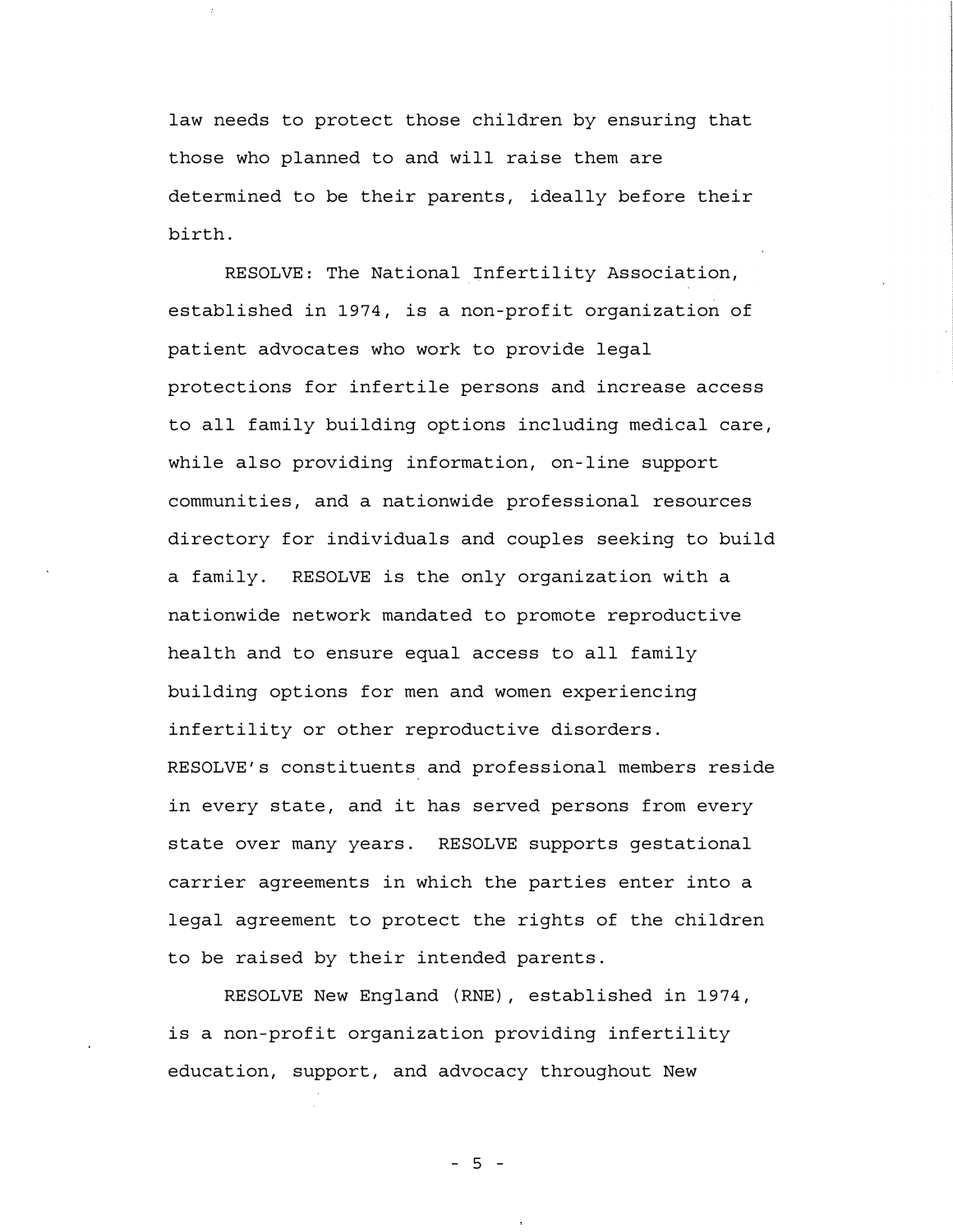England. RNE serves as a progressive driving force connecting members of the New England community on the many paths to parenthood. For prospective parents seeking to build a family, RNE provides a network of peer support groups, an annual conference, information sharing, as well as educational seminars about topics including donor conception and adoption. When fertility treatments involve a third party, such as a sperm donor, an egg donor, or a gestational surrogate, RNE believes that the child's interests are best served when the law recognizes the parental status of the intended parents, regardless of any genetic or biological ties to the child and regardless of the marital status of those parents.

### ISSUES PRESENTED

1. Where two children were born to and raised by an unmarried same -sex couple, did the Trial Court err in dismissing the parentage complaint of a mother under G. L. c. 209C because she lacks a "biological" relationship with the children?

2. Where two children were planned and born via assisted reproduction with mutual consent, did the Trial Court err in dismissing a parentage complaint under G. L. c. 46, § 4B, because the parents were a nonmarital couple?

3. Where two children were born to and raised

- 6 -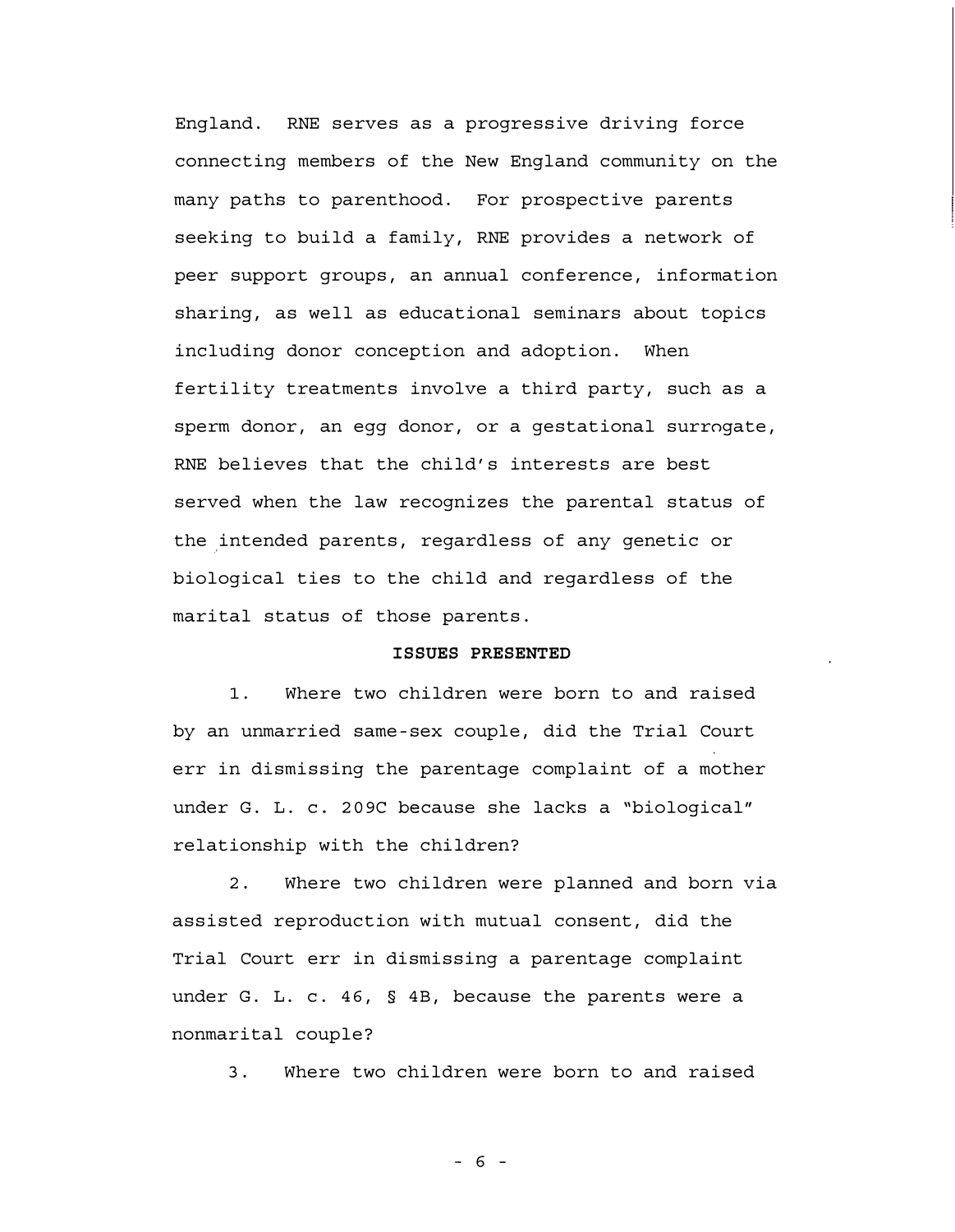by an unmarried same-sex couple, did the Trial Court err in dismissing the parentage complaint rather than extending the remedy of full parentage through its equity jurisdiction pursuant to G. L. c. 215, § 6?

### SUMMARY OF ARGUMENT

Nearly five percent of children born in Massachusetts -- thousands each year -- are conceived through the use of assisted reproductive technology (ART). None is conceived accidentally; each is wanted dearly. Each is the product of a deliberate, concerted, often highly emotional process that her parent (or parents) elects to undergo because of a fervent desire to be a parent.

For many of the Massachusetts residents who use ART to bring a child into their family, at least one intended parent has no genetic connection to the child. Their families are a testament to the fact that the parent - child bond does not depend on or derive from genetics. Children born as a result of ART, like all children, form strong relationships with their parents regardless of genetics or the sexual orientation or marital status of their parents. And like all children, they need the physical, emotional, and financial support that both parents provide.

While ART has expanded the means by which one may become a parent, it has not altered our fundamental

- 7 -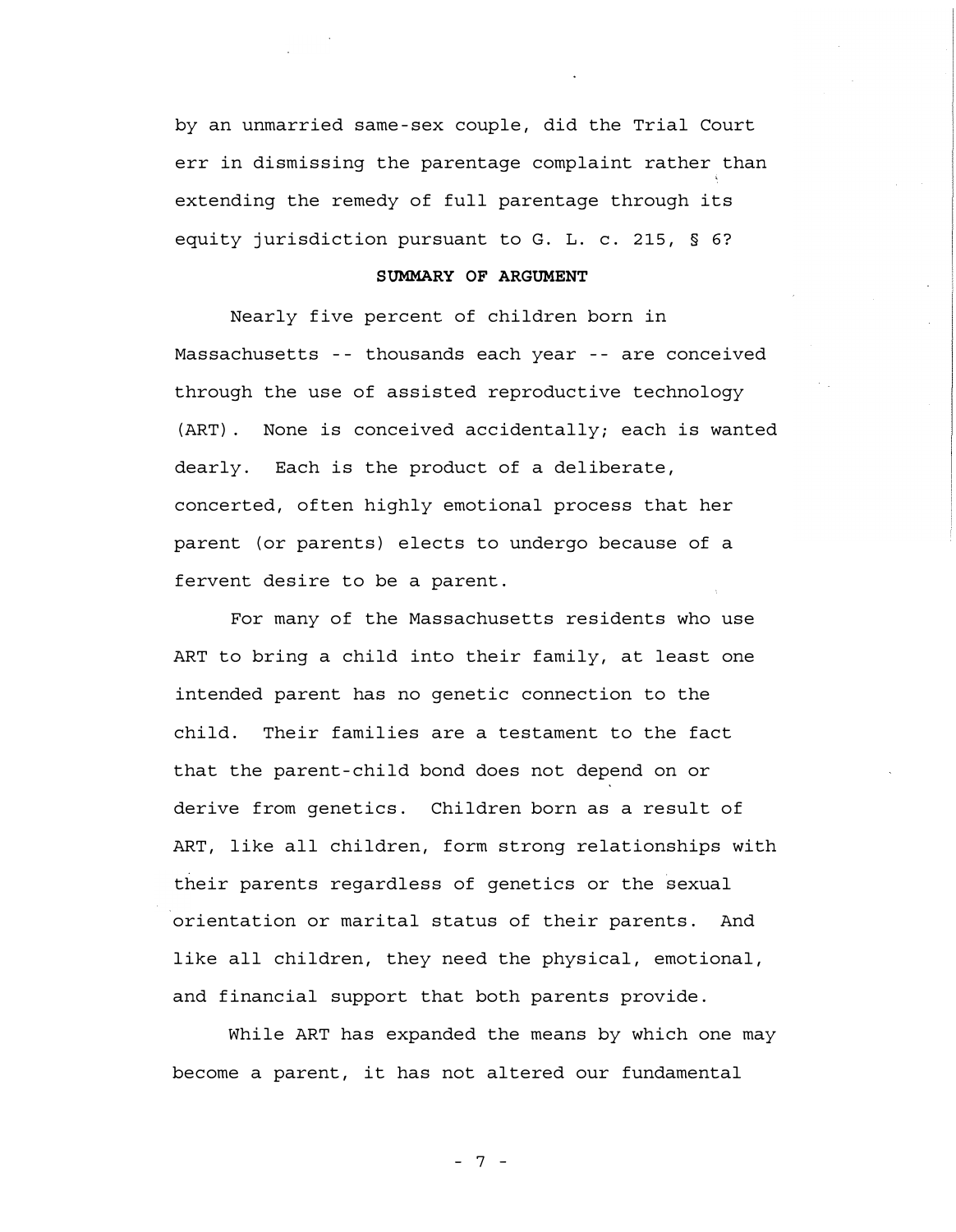understanding of what it is to be a parent. This Court has long recognized that essential truth, and through interpretation of existing statutes and the use of its equitable powers, it has recognized and conferred much-needed legal protection to families formed through ART. And in the absence of specific statutory direction, it has been guided by an abiding concern for the intentions of parents and the best interests of the child to determine the legal rights and responsibilities of parents and children joined through ART.

The same approach should be taken here. The parents' intentions, the capaciousness of the existing statutes, and the children's overriding interest in protecting and preserving the stability and security of their existing parent-child relationship should be factored into the parentage decision. Otherwise, an entire class of families and children could be barred from straightforward access to the protections of legal parenthood. By forcing parents like Karen Partanen to rely on the de facto parentage doctrine, the lower court's decision injects a measure of instability into a class of families formed through ART and deprives children born through ART in those families of critical avenues of emotional and financial support that are reliably guaranteed only by

- 8 -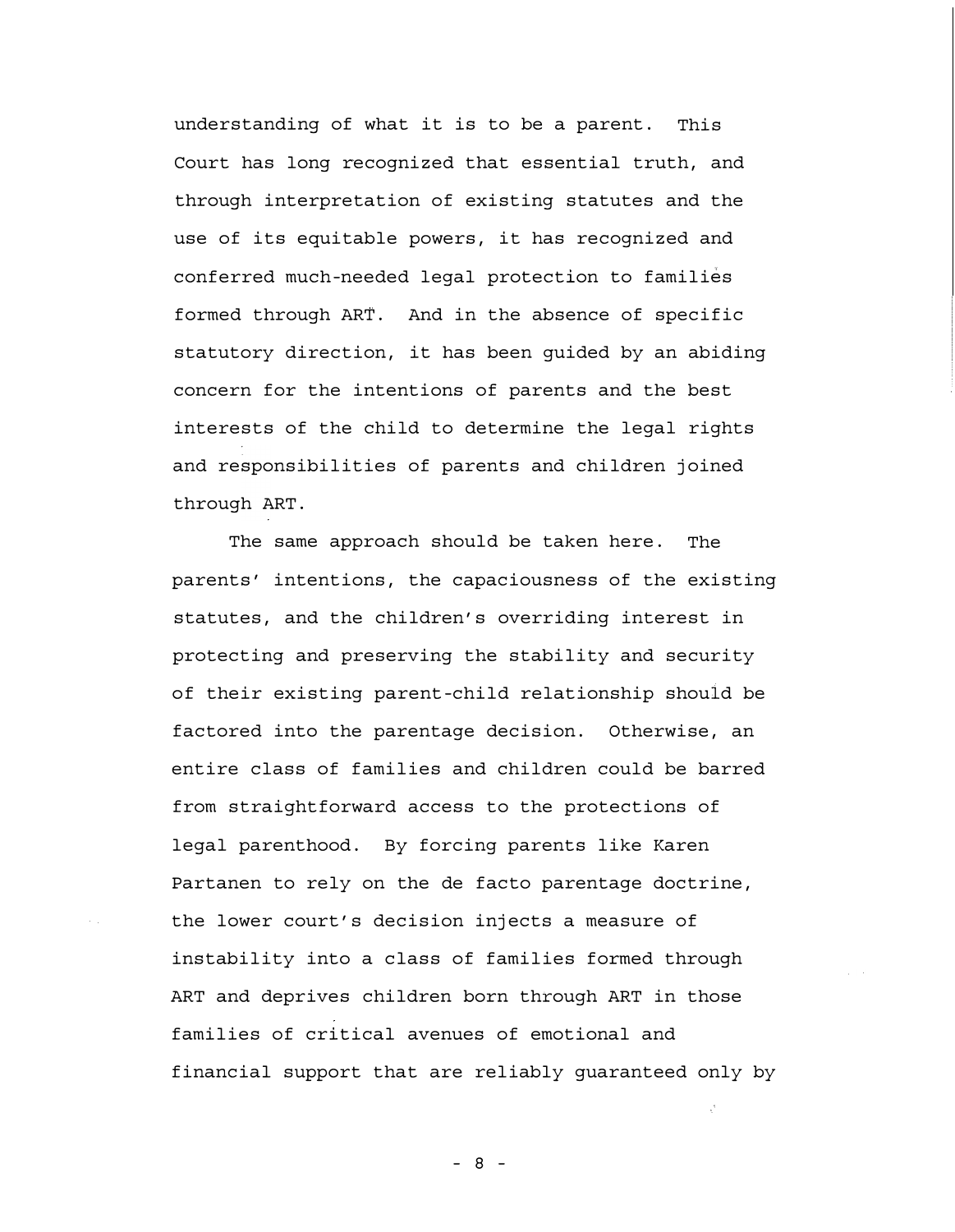a legal parent -child relationship.

#### ARGUMENT

## I. MASSACHUSETTS LAW EMBRACES AND PROTECTS THE DIFFERENT PATHWAYS TO PARENTHOOD AFFORDED BY ART

Advancements in ART and its increasing availability have provided many people who could not otherwise conceive a child the opportunity to become parents. ART -- a broad term encompassing artificial insemination, in vitro fertilization (IVF), gestational surrogacy, and other fertility procedures -- allows infertile and same-sex couples as well as un-partnered individuals to create families in ways that were formerly impossible.<sup>2</sup> As of 2013, more than five million babies across the country had been born through the assistance of ART (excluding artificial insemination).<sup>3</sup> In 2013, about 1.6% of all infants

 $2$  ART takes many different forms and can implicate numerous different parties. Artificial insemination, for example, is the "process for achieving conception, . whereby semen is inserted into a woman's vagina by some means other than intercourse. " Adoption of a Minor, 471 Mass. 373, 374 n. 2 (2015) (internal quotation marks omitted) . In vitro fertilization (IVF) - - "[a] procedure by which an egg is fertilized outside a woman's body and then inserted into the womb for gestation,"  $\underline{id}$ . -- may involve the use of donor sperm or donor eggs, known or unknown. IVF may also involve a gestational surrogate, who carries the fetus for intended parents and gives birth to the child. See Black's Law Dictionary 956 (10th ed. 2014).

3 Castillo, Report: 5 Million Babies Born Thanks to Assisted Reproductive Technologies, CBS News, Oct. 15, 2013, http://www. cbsnews. com/news/report -5 million - babies�born - thanks - to -assisted - reproductive -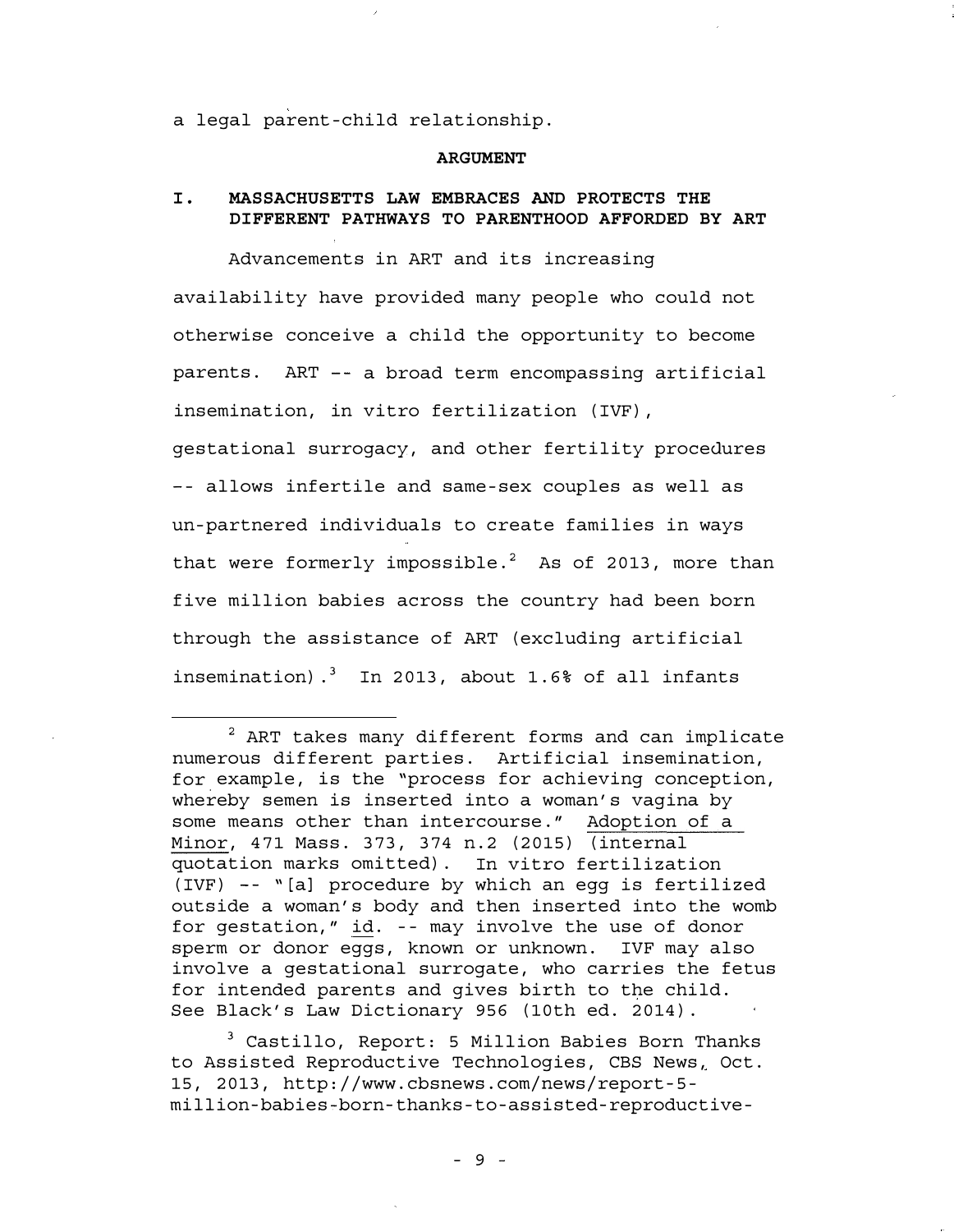born in the United States were the result of ART, with Massachusetts leading the nation in the percentage of births involving ART at 4. 87% (again excluding artificial insemination) .4 Statistics for artificial insemination are more uncertain, but estimates range from 4, 000 to as high as 35, 000 births per year nationwide. See Krawiec, Altruism and Intermediation in the Market for Babies, 66 Wash. & Lee L. Rev. 203, 205 n. 5 (2009). By creating new pathways to parenthood that do not rely on sexual reproduction, the use of ART has allowed many who would otherwise be excluded to share in the miracle of parenthood.

The Massachusetts Legislature has indicated its support for ART and for the protection of children regardless of the circumstances of their birth or their family structure. But because the variety of families formed through ART continues to proliferate, and because the relevant parentage and family law statutes were not crafted with same -sex couples and/or ART in mind, this Court has looked to the fundamental principles underlying the relevant statutes to keep pace with the evolution of family formation through

technologies/.

 $4$  Sunderam et al., CDC Morbidity and Mortality Weekly Report: Assisted Reproductive Technology Surveillance  $-$  United States, 2013 (Dec. 4, 2015), available at http://www. cdc. gov/mmwr/preview/mmwrhtml/ ss6411al. htm.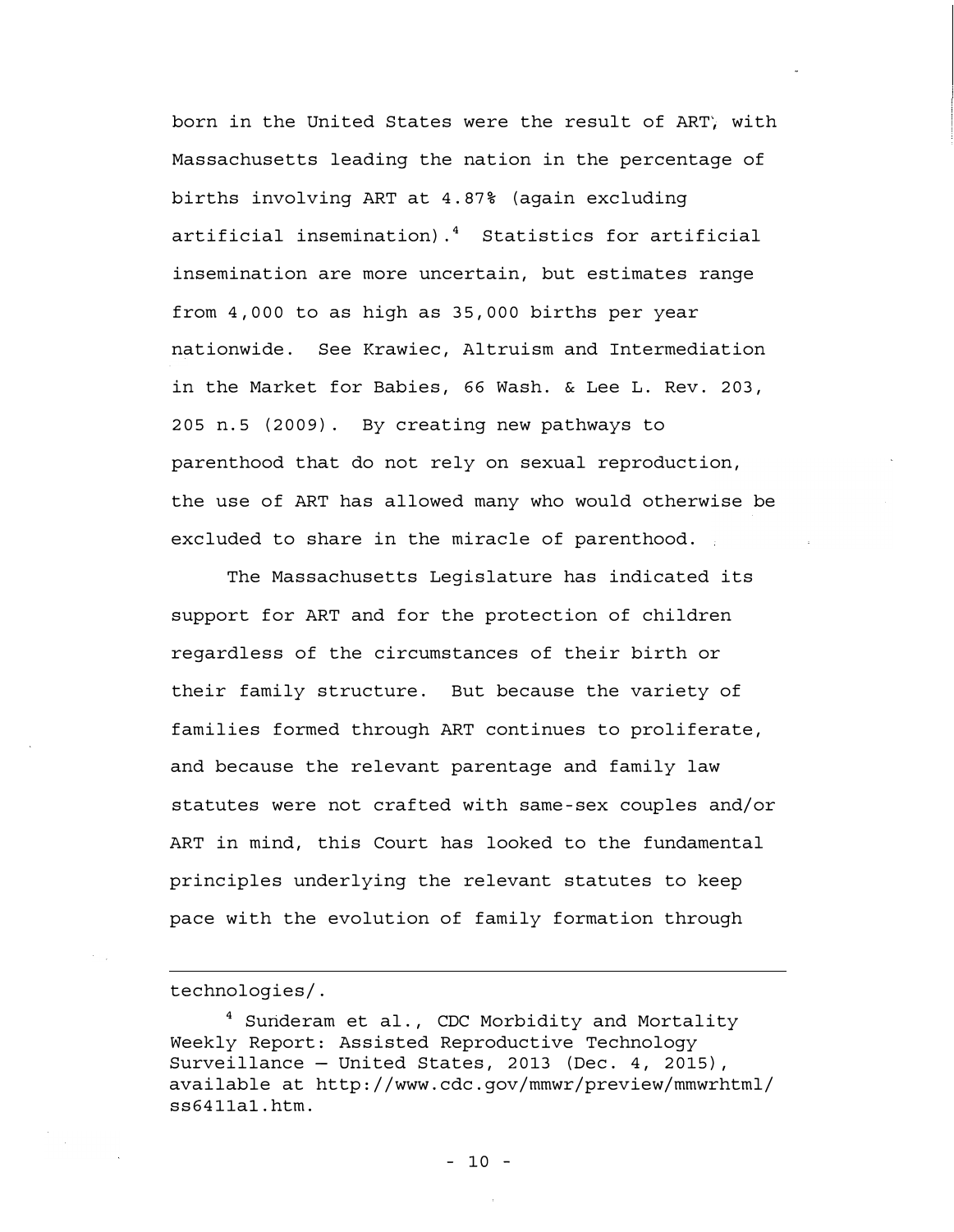ART. In case after case, Massachusetts courts have applied to families formed through ART the same protections afforded to all parents and children, honored the intentions of individuals who seek to become parents through ART, and acknowledged that parent-child relationships are created outside of marital and sexual contexts. The proper resolution of this case turns on application of those settled principles.

|<br>|<br>|

A. In Applying Parentage Statutes And Equitable Principles, This Court Has Consistently Sought To Effectuate The Intent Of Individuals Using ART And Further The Best Interests Of The Child

As this Court has noted, the Massachusetts Leqislature "affirmatively support  $[s]$  . . . assistive reproductive technologies. " Woodward v. Commissioner of Social Sec. , 435 Mass. 536, 546-547 (2002). Among other interventions, the Legislature has mandated insurance coverage for infertility treatments, including ART, signaling the Legislature's affirmative support for citizens of the Commonwealth who choose to form a family in this way. See G. L. c. 175, § 47H; G. L. c. 176A, § 8K; G. L. c. 176B, § 4J; G. L. c. 176G, §4 (e).

The Legislature has legislated specifically with respect to assisted reproduction in G. L. c. 46, § 4B, which states that "[a]ny child born to a married woman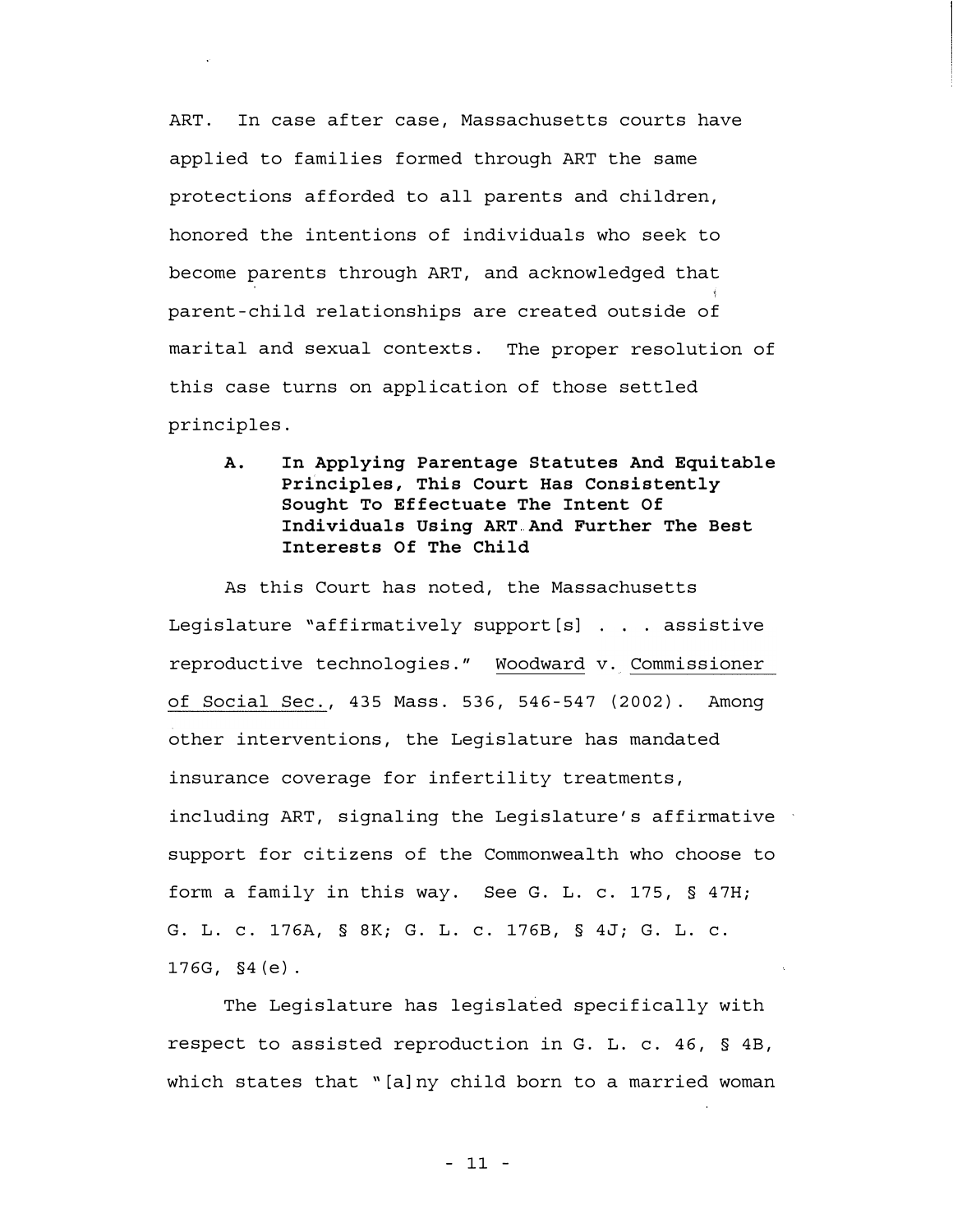as a result of artificial insemination with the consent of her husband, shall be considered the legitimate child of the mother and such husband." Massachusetts courts have interpreted the plain language of that provision to encompass a range of ART and families created through ART. This approach ensures that the fundamental directives of family law -- notably, that family and parenting arrangements of those who brought a child into the world serve the best interests of that child -- be honored.

Thus, while the statute expressly covers only children conceived through "artificial insemination," this Court has interpreted it broadly "to include parentage of a child born through the use of any assisted reproductive technology." Adoption of a Minor, 471 Mass. 373, 376 (2015), citing Okoli v. Okoli, 81 Mass. App. Ct. 371, 377 (2012) (concluding that G. L. c. 46, § 4B applies to IVF procedures). That conclusion is mandated in part by "the public policy underlying the statute, which looks principally to the interests of the child." Okoli, 81 Mass. App. Ct. at 377. Put differently, from the perspective of the interested child, it matters not whether he was conceived through ART. The "principal purpose underlying the statute"  $-$ - protecting the child  $-$ remains the same in each case.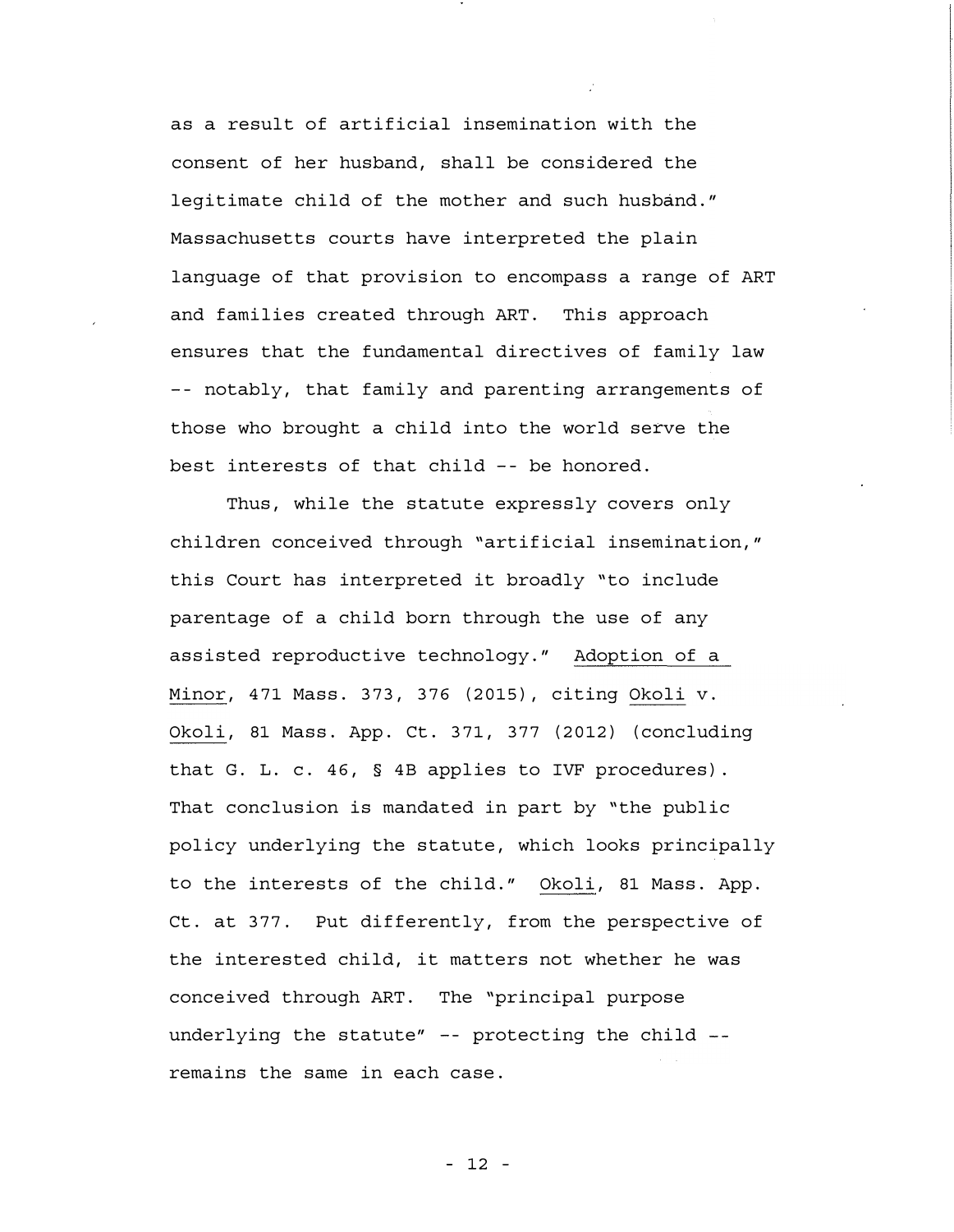For the same reason, this Court interprets the statutory term "husband" to include both wives and domestic partners. In Hunter v. Rose, the term "husband" was held to include the nongenetic mother of a child born through artificial insemination of her partner with whom she had entered a domestic partnership under California law. 463 Mass. 488, 493 (2012). And in Adoption of a Minor, this Court held that the term "husband" in section 4B applied to the mother's female spouse. 471 Mass. at 376 & n. 6; see also Della Corte v. Ramirez, 81 Mass. App. Ct. 906, 907 (2012), citing Goodridge v. Dep't of Pub. Health, 440 Mass. 309, 343 n. 34 (2003) ( "We do not read 'husband' to exclude same - sex married couples, but determine that same -sex married partners are similarly situated to heterosexual couples in these circumstances. " ). As this Court explained in Goodridge, it has long "repudiated" the provision of "varying levels of protection . . . based on the circumstances of birth. " 440 Mass. at 334.

This Court has likewise extended certain protections and privileges to the parents and children in families formed through ART even when not explicitly granted by statute. The resulting body of law provides ART practitioners and family lawyers with some measure of clarity as they attempt to facilitate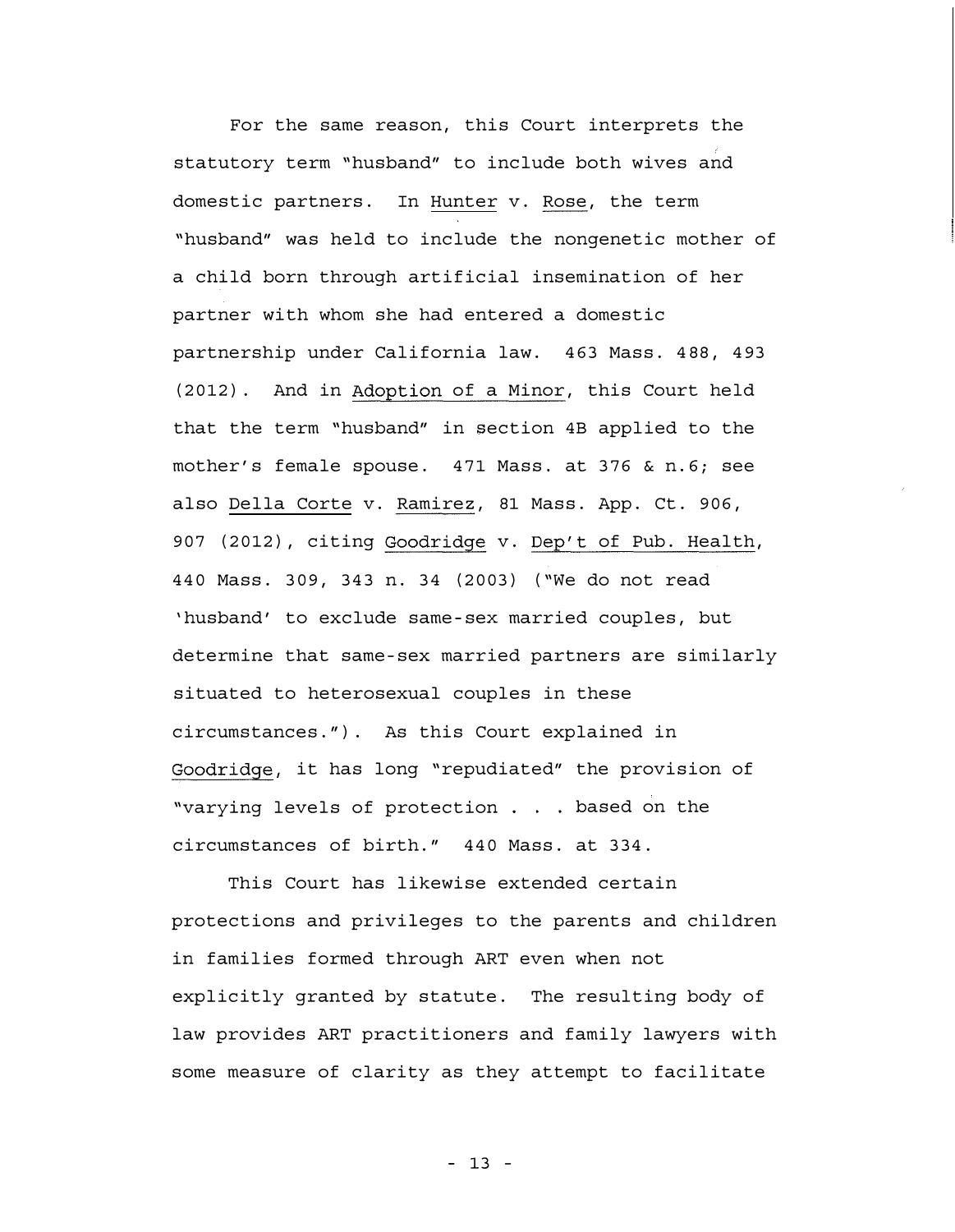family creation and maintain existing parent -child bonds in ways that reflect the intentions of prospective parents and safeguard the interests of children conceived through ART.

For example, in Culliton v. Beth Israel Deaconess Medical Center, 435 Mass. 285 (2001), this Court sanctioned a pathway to parenthood through gestational surrogacy despite the absence of statutory guidance on the issue. In Culliton, the genetic and intended mother and father of a child who was being carried by a gestational surrogate sought a prebirth declaration of parentage and an order designating them as parents on the birth certificate. Id. at 287. The Court noted that the paternity statute and the adoption statute were "inadequate and inappropriate" to resolve the issue, but it concluded that it was within the Probate and Family Court's general equity jurisdiction under G. L. c. 215, § 6 to determine parentage upon birth in gestational surrogacy situations. Id. at 290-292. Again, that conclusion was mandated by the court's role in "protecting the best interests of children," including by facilitating the "establish[ment of] the rights and responsibilities of parents as soon as is practically possible. " Id. at 292 (internal quotation marks omitted); see also Hodas v. Morin, 442 Mass. 544, 533 n. 16 (2004) ("[U]ntil and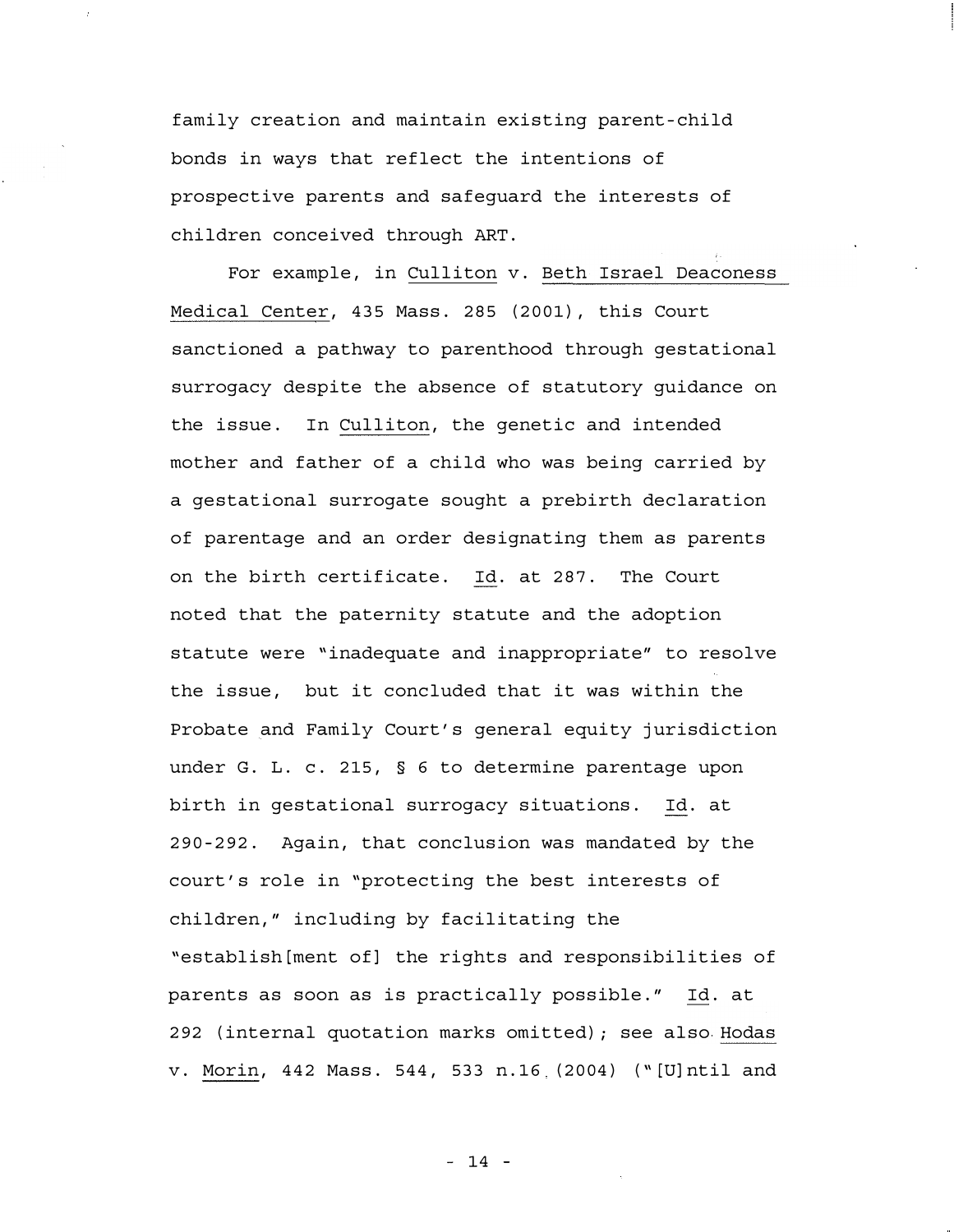unless the Legislature speaks to the contrary, the Commonwealth's paramount concern to protect the best interests of children requires that parties seeking prebirth declarations of parentage or a prebirth order follow the procedures set out in Culliton." ).

Similarly, in Woodward, this Court held that children born to a woman who was artificially inseminated with the preserved sperm of her late husband could be eligible for inheritance rights, employing a three-part test that relied heavily on proof of his intent (which the Court called "consent" ) to parent and support any resulting children. 435 Mass. at 552 -553. In the absence of direct guidance from the Legislature, the Court interpreted the intestacy laws broadly "to effectuate the Legislature's overriding purpose to promote the welfare of all children, notwithstanding restrictive common-law rules to the contrary." Id. at 547. It also gave weight to the Legislature's support for ART and rejected "the inherently irrational conclusion that assistive reproductive technologies are to be encouraged while a class of children who are the fruit of that technology are to have fewer rights and protections than other children." Id.; see also E. N. O. v. L. M. M., 429 Mass. 824, 827-828 (1999), cert. denied, 528 U.S. 1005 (1999) (upholding order granting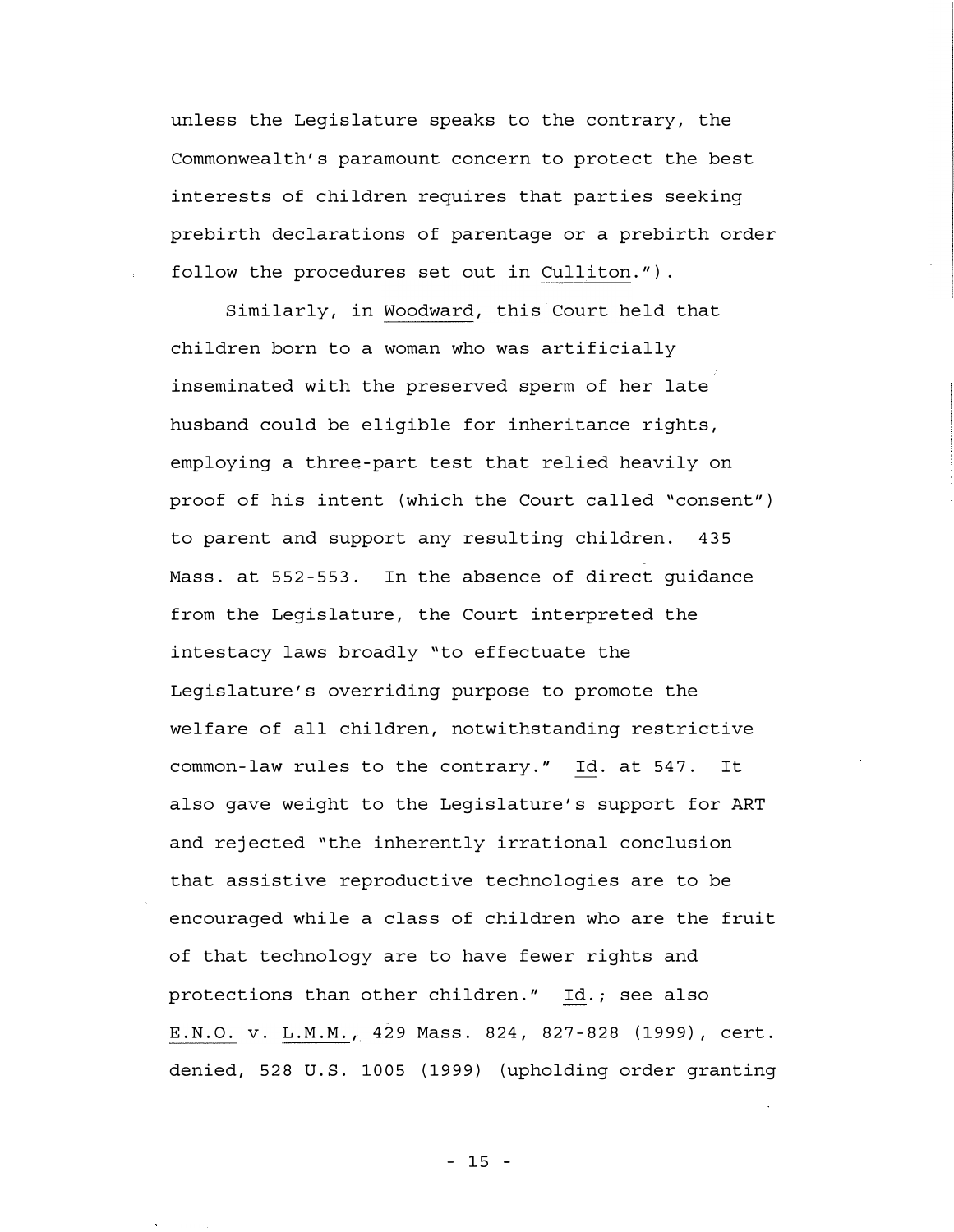visitation rights notwithstanding that "no statute expressly permit[ted]" visitation, on the ground that the courts have a "duty as parens patriae" to "protect[] the best interests of [the] child[]" "even if the Legislature has not determined what the best interests require in a particular situation").

# B. Massachusetts Has Recognized The Many Ways In Which Parent-Child Relationships Are Created Apart From Marital Or Genetic Ties

As cases involving families created using ART have arisen, this Court has taken a measured approach to questions about what makes a family and who is a parent of a particular child. This approach considers more than marital status and genetics; it also takes into account the intentions of parties, the importance of existing parent-child relationships, and the wellbeing of the child. In doing so, it ensures that children are attached to their intended parents.

With respect to genetics, the Court has generally recognized both that genetic ties do not necessarily establish parentage, and that an individual with no genetic ties to a child can be a parent. For example, in Paternity of Cheryl, 434 Mass. 23 (2001), the Court denied the plaintiff's request for relief from a paternity judgment after genetic tests established that he was not the genetic father. The Court noted that the plaintiff and the child had "a substantial

- 16 -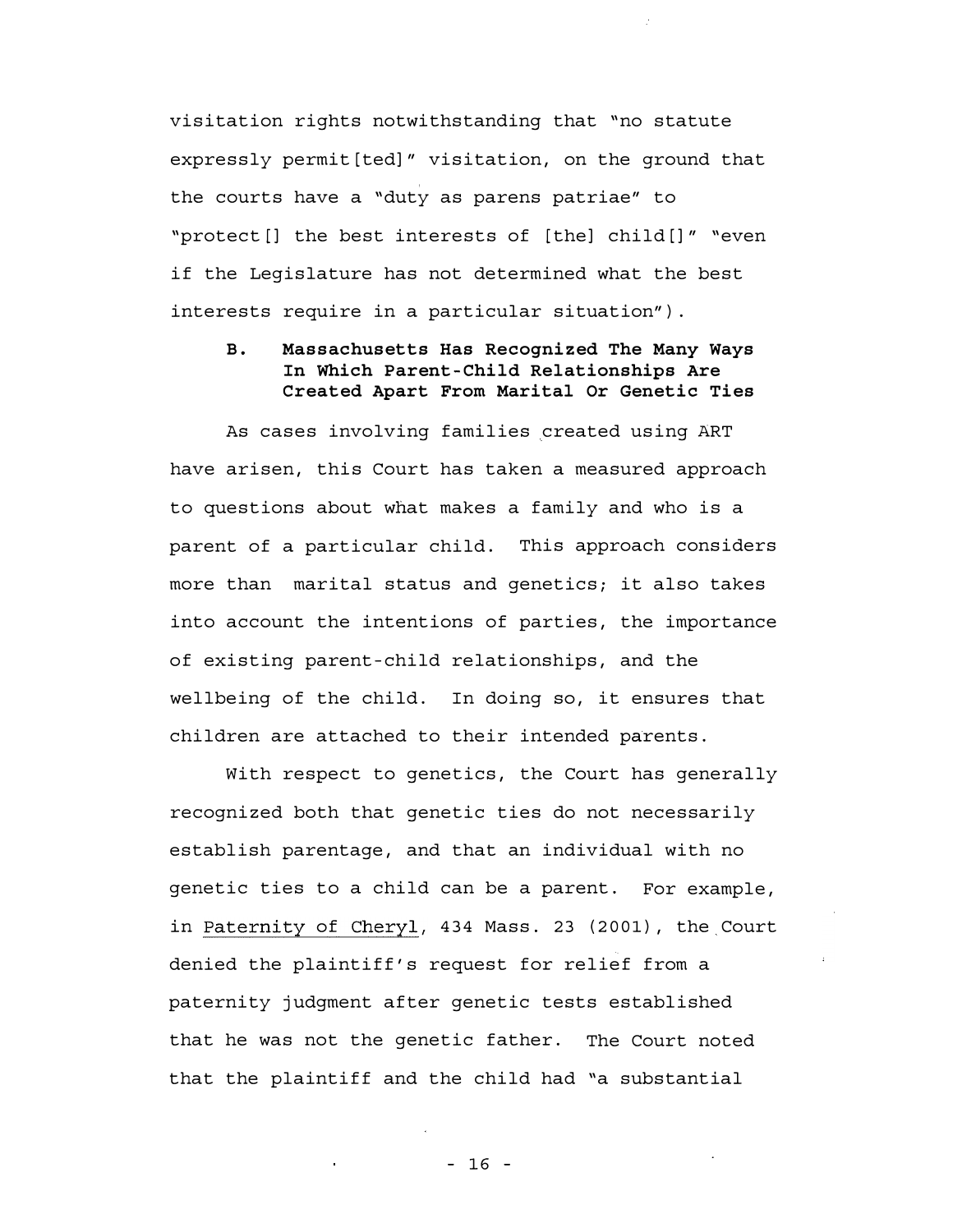parent - child relationship" and that he had provided the child "with consistent emotional and financial support" and explained that "consideration of what is in a child's best interests will often weigh more heavily than the genetic link between parent and child. " Id. at 31 -32; see also Matter of Walter, 408 Mass. 584, 589 (1990) (affirming dismissal of action brought by adoption agency to challenge paternity of presumptive father through genetic testing because "adjudication of paternity in favor of the parent not asserting the claim, with no apparent interest in the child . is not in the best interest of the child where the presumptive father is willing and able to raise and support the child").

Likewise, in a case involving ART, this Court held that a known sperm donor is not a "lawful parent" for purposes of G. L. c. 210 §§ 2, 4, which govern the notice requirements of an adoption petition. Adoption of a Minor, 471 Mass. at 376 -379. The Court explained that "[t]he reality today is that families take many different forms, and we recognize that a genetic connection 'between parent and child can no longer be the exclusive basis for imposing the rights or duties of parenthood. '" Id. at 378 n. 8, quoting Kindregan, Collaborative Reproduction and Rethinking Parentage, 21 J. Am. Acad. Matrimonial Lawyers 43, 60 (2008).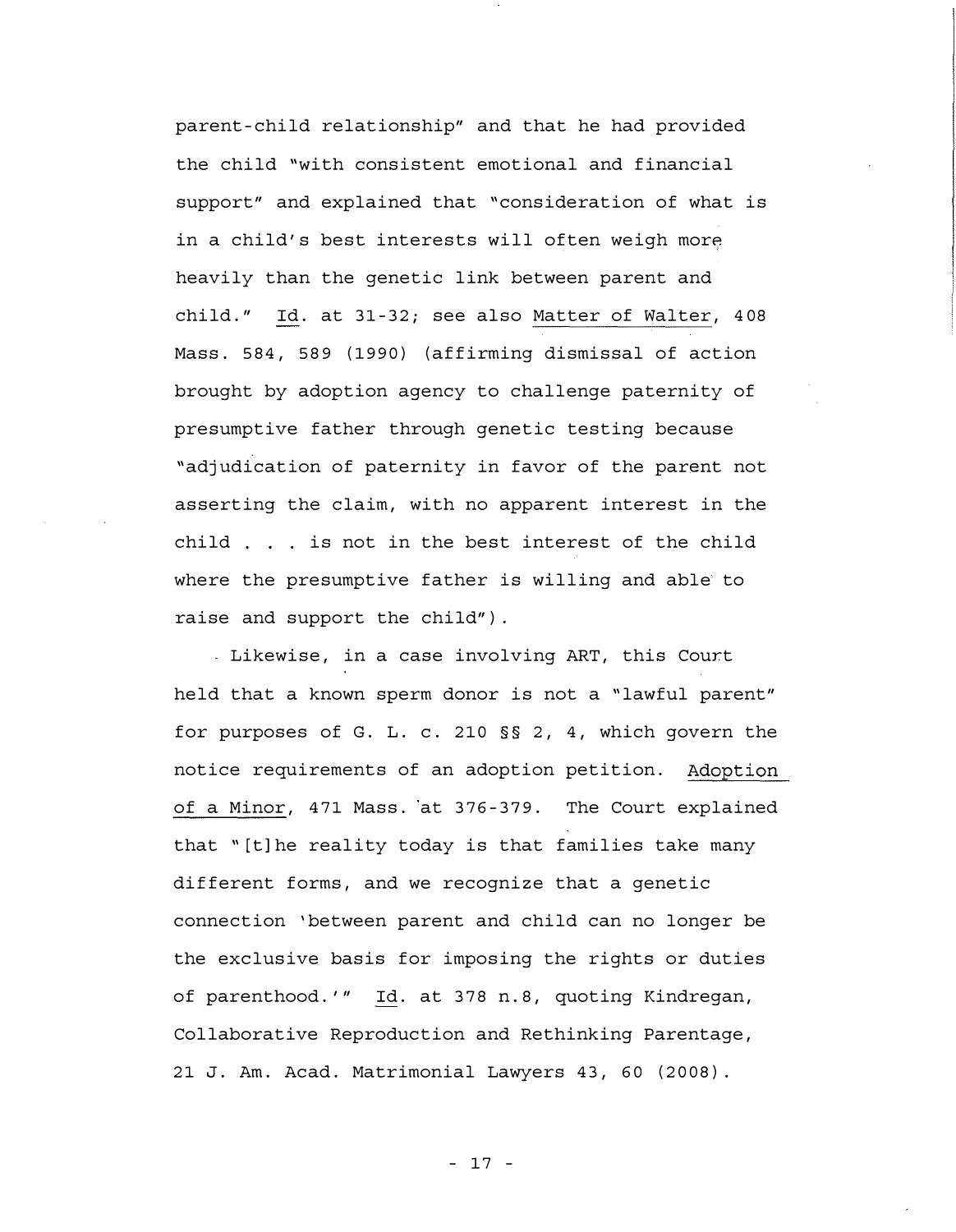Similarly, in Goodridge, this Court emphasized that parenthood is not defined by marital status. In holding that marriage was not at its core an institution based on child-rearing, the Court stated that the law does not "privilege procreative heterosexual intercourse between married people above every other . . . means of creating a family." 440 Mass. at 331. Indeed, not only does the Commonwealth not privilege any particular means of family creation, it "affirmatively facilitates bringing children into a family regardless of whether the intended parent is married or unmarried, whether the child is adopted or born into a family, whether assistive technology was used to conceive the child, and whether the parent or her partner is heterosexual, homosexual, or bisexual." Id. at 332 - 333.

C. Other States And Model Parentage Laws Have Applied All Of These Principles To The Question Of Legal Parentage Of Children Born Through ART

Massachusetts is in good company in its recognition of and support for the diverse array of parent - child relationships enabled by ART. Indeed, family law's gradual and sequential embrace of unmarried genetic fathers, married nongenetic parents (including those using ART), and unmarried and married same-sex couples in states around the country may hint at a broader reconceptualization of parenthood as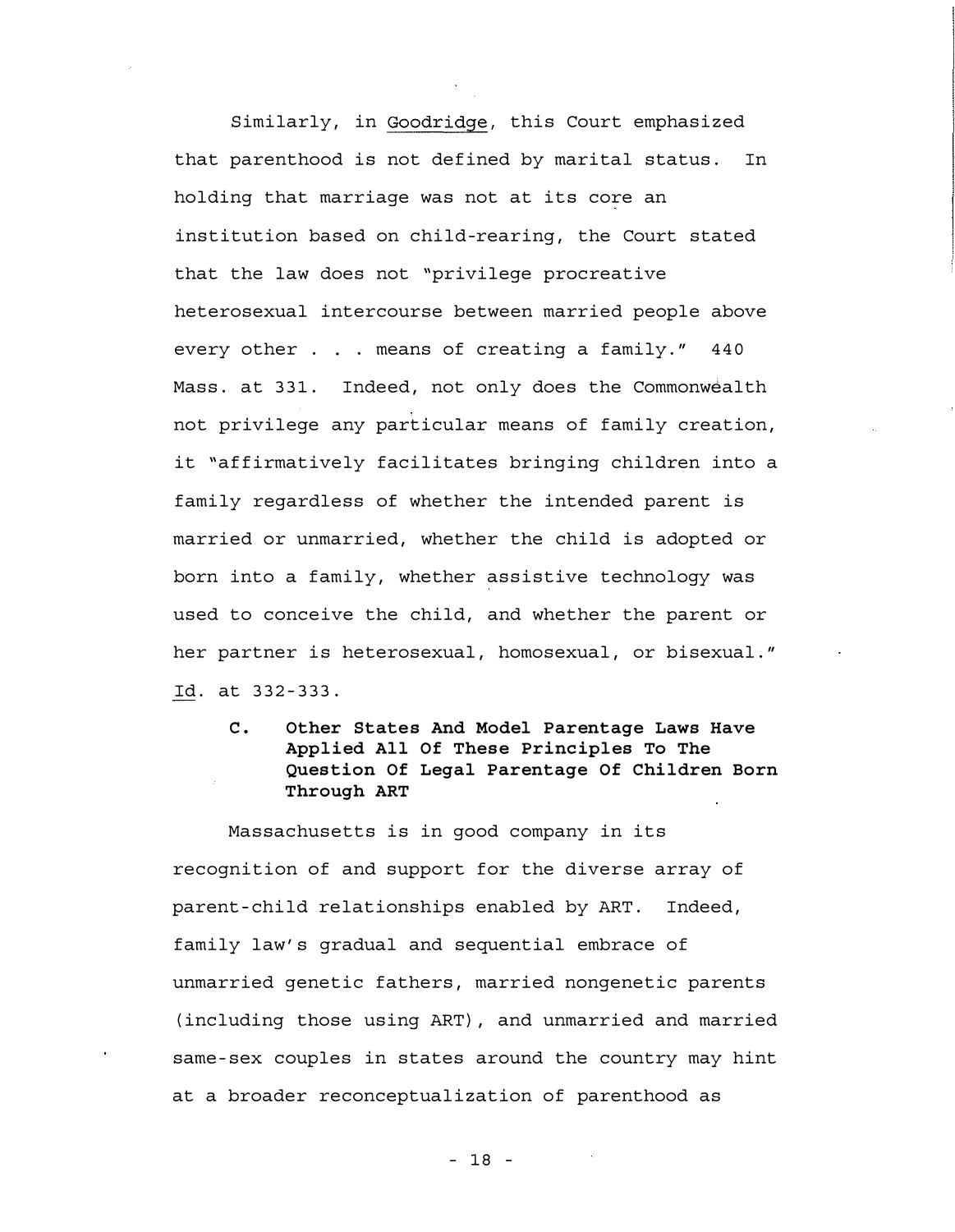being rooted in intention and function. See NeJaime, Marriage Equality and the New Parenthood, 129 Harv. L. Rev. 1185 (forthcoming 2016), available at http://cdn. harvardlawreview. org/wp-content/uploads/2016/03/1185- 1266-0nline. pdf (arguing that marriage equality is both a culmination of earlier decisions and statutes broadening access to the institution of the family as well as a stepping stone for further embrace of parent-child relationships formed outside marital and sexual contexts); see also Joslin, Marriage Equality and its Relationship to Family Law, 129 Harv. L. Rev. F. 197 (forthcoming 2016), available at http://cdn. harvardlawreview. org/wp-content/uploads/2016/03/ vol1129\_Joslin\_3\_11. pdf (responding to the NeJaime article and suggesting that this shift in notions of parentage may affect understandings of nonmarital adult relationships as well) .

More than thirty-five states confer parentage on spouses consenting to  $ART.^5$  Seven of those states and

 $5$  See Ala. Code § 26-17-702; Alaska Stat. Ann. § 25. 20. 045; Ariz. Rev. Stat. Ann. § 25-SOl(B); Ark. Code Ann. § 9-10-201(a); Cal. Fam. Code § 7613(a); Colo. Rev. Stat. Ann. § 19-4-106(1); Conn. Gen. Stat. Ann. §§ 45a-771, 45a-774; Fla. Stat. Ann. § 742. 11; Ga. Code Ann. § 19-7-21; Idaho Code Ann. § 39-5405(3); 750 Ill. Comp. Stat. 40/3(a) (conferring parentage on the consenting husband of a woman who uses artificial insemination, extended to heterosexual nonmarital couples in In re Parentage of M. J. , 203 Ill. 2d 526, 540 (2003), and to same-sex couples in In re T. P. S. and K.M.S., 2012 Ill. App. (5th) 120176, 16 (App.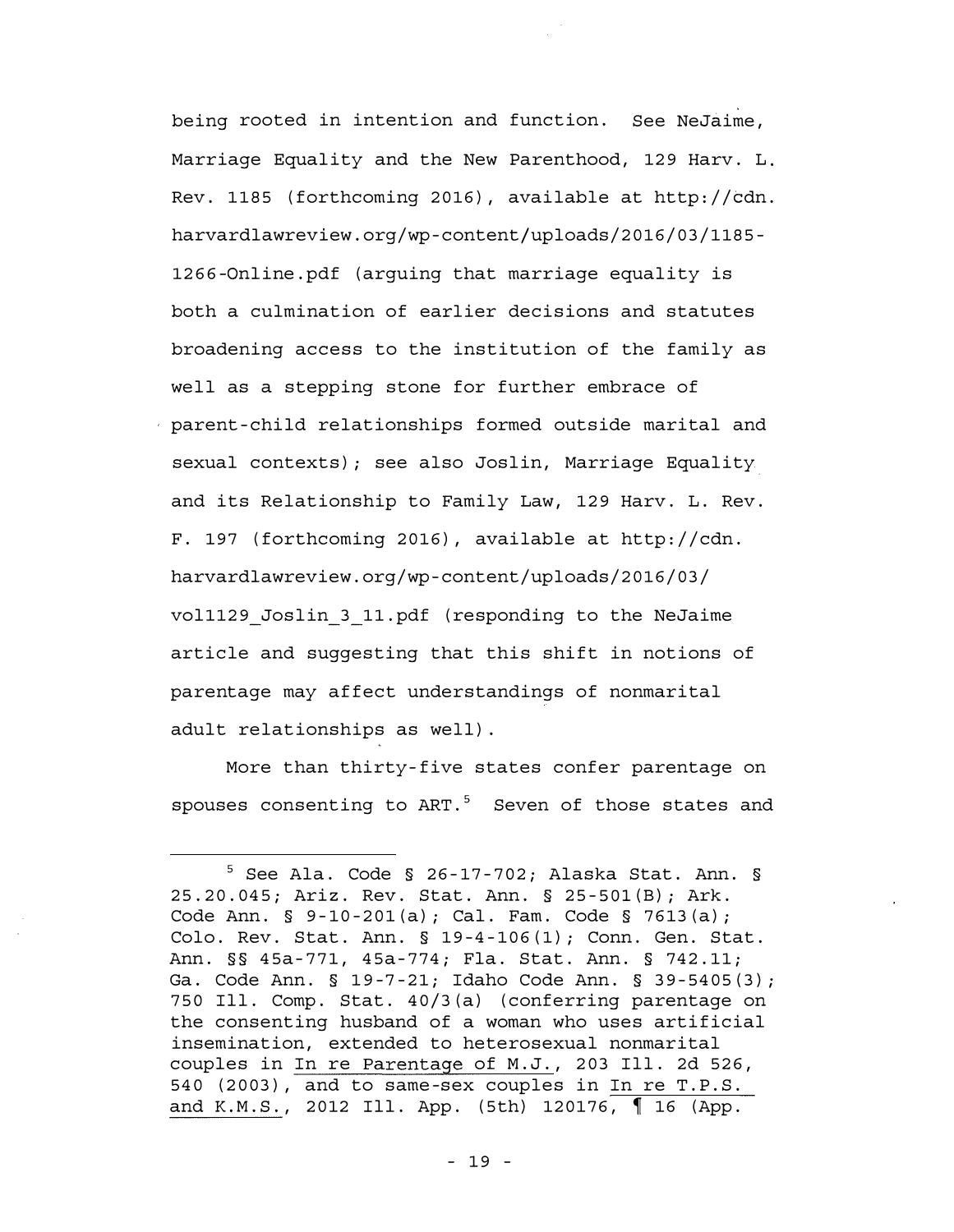the District of Columbia confer legal parentage on the person who consents to the ART procedure with the intent to parent the resulting child, regardless of marital status. See D.C. Code § 16-909(e)(1) (" $\Lambda$ person who consents to the artificial insemination of a woman . . . with the intent to be the parent of her child, is conclusively established as a parent of the resulting child. " ); see also Del. Code Ann. tit. 13, § 8-703; Nev. Rev. Stat. Ann. § 126.670; N.H. Rev. Stat. Ann. § 168-B:2(II); N.M. Stat. Ann. § 40-11A-703; N. D. Cent. Code Ann. § 14- 20-61 (703); Wash. Rev. Code § 26. 26. 710; Wyo. Stat. Ann. § 14 -2-903.

Model acts also support the notion that both marital and nonmarital children conceived through ART should be similarly protected by having parentage vest in the consenting, intended nongenetic parent. See Polikoff, A Mother Should Not Have To Adopt Her Own

Ct. 5th Dist. 2012)); La. Civ. Code Ann. art. 188; Md. Code Ann. , Est. & Trusts § 1-206 (b); G. L. c. 46, § 4B; Mich. Comp. Laws Ann. § 333. 2824 (6); Minn. Stat. Ann. § 257. 56 (1); Mo. Ann. Stat. § 210. 824 (1); Mont. Code Ann. § 40-6-106(1); N.C. Gen. Stat. Ann. § 49A-1; N. J. Stat. Ann. § 9:17- 44 (a); N. Y. Dom. Rel. Law § 73 (1); Ohio Rev. Code Ann. § 3111. 95 (A); Okla. Stat. Ann. tit. 10, § 553; Or. Rev. Stat. § 109. 243 (held unconstitutional as applied to same - sex couples who could not then legally marry in Shineovich v. Shineovich, 229 Ore. App. 670, 686 (Ct. App. 2009) (extending the marital presumption to a consenting same-sex partner)); Tenn. Code Ann. § 68-3-306; Tex. Fam. Code Ann. § 160. 703; Utah Code Ann. § 78B-15-703; Va. Code Ann. § 20-158(A)(2); and Wis. Stat.  $$891.40(1)$ .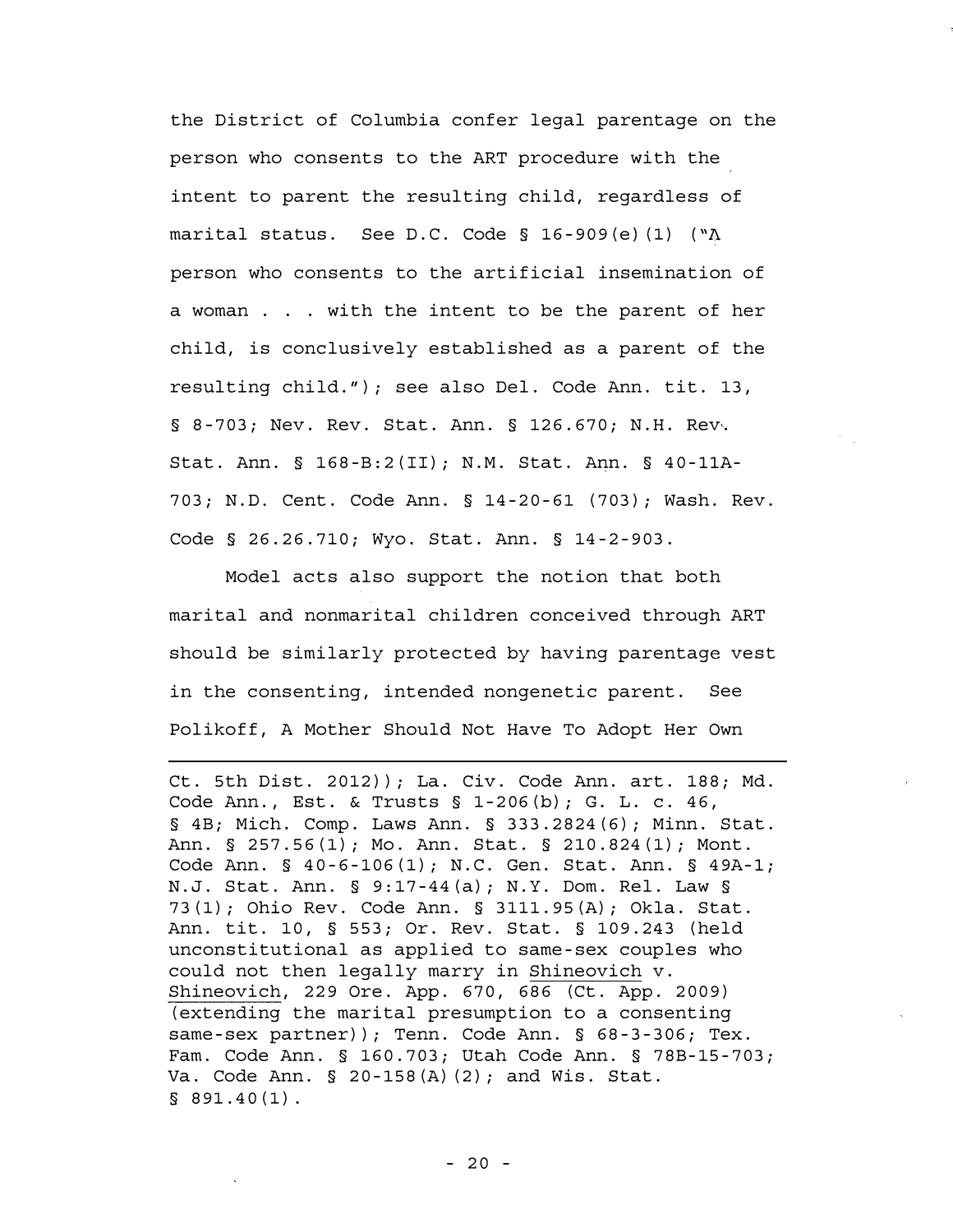Child: Parentage Laws for Children of Lesbian Couples, 5 Stan. J. Civ. Rts. & Civ. Liberties 201, 235 - 237 (2009). The Uniform Parentage Act, for example, protects both marital and nonmarital children conceived via ART with mutual consent. Uniform Parentage Act  $\S$  703 (2002) ("A man who . . . consents to, assisted reproduction by a woman  $\ldots$  with the intent to be the parent of her child, is a parent of the resulting child"). As the comment to § 703 explains, "[t]his provision reflects the concern for the best interests of nonmarital as well as marital children of assisted reproduction. "

The ABA Model Act Governing Assisted Reproductive Technology also protects nonmarital children. ABA Model Act Governing Assisted Reproductive Tech. § 603 (2008) ( "An individual who . . consents to, assisted reproduction by a woman . . . with the intent to be a parent of her child is a parent of the resulting child. "). This Act was drafted under the leadership of Charles Kindregan specifically to create parentage in the female partner of a woman who gives birth. See Polikoff, supra at 236; see also Kindregan & Snyder, Clarifying the Law of ART: The New American Bar Association Model Act Governing Assisted Reproductive Technology, 42 Fam. L. Q. 203 (2008).

Courts in California have put these principles

- 21 -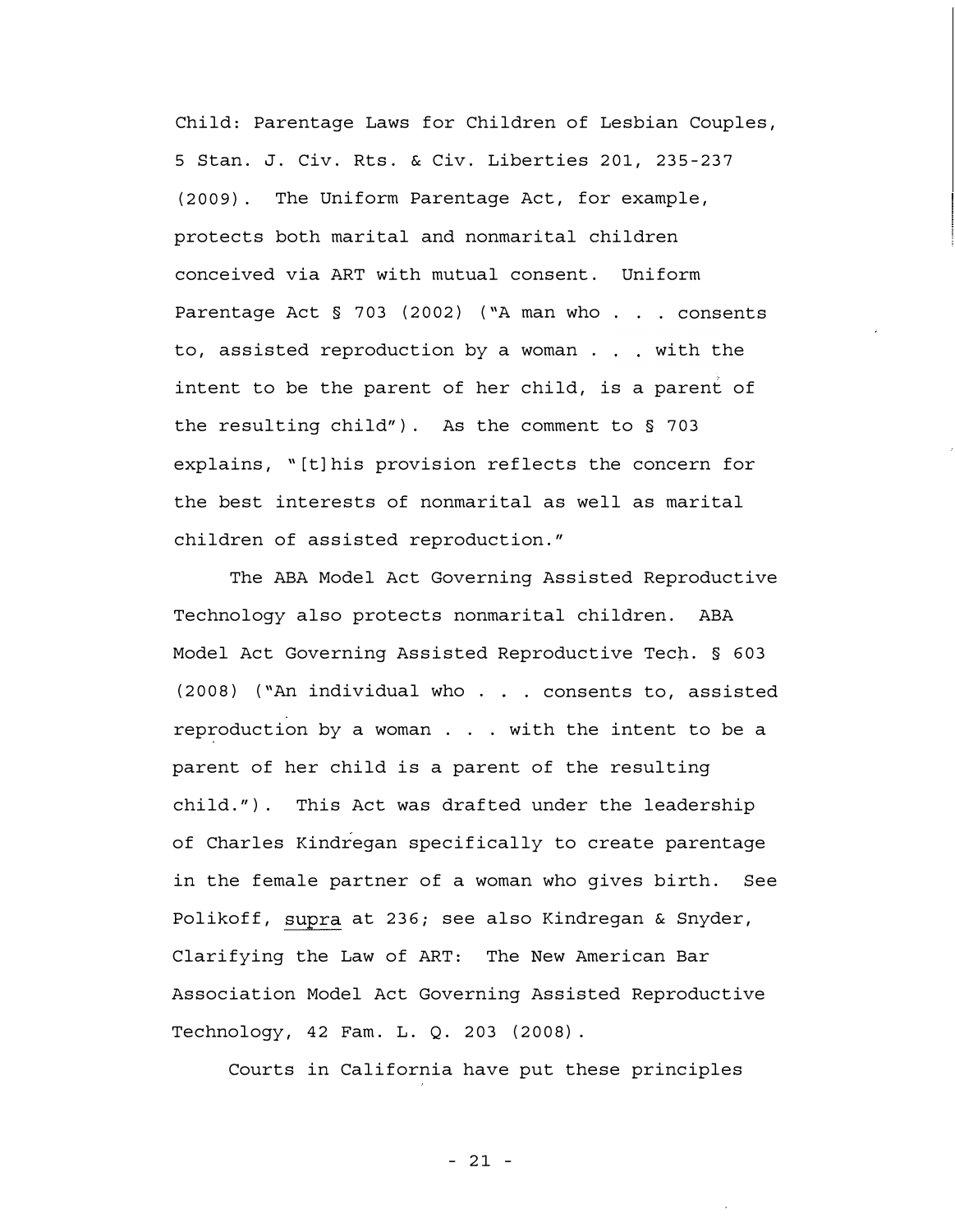into action, affirming that nonmarital, nongenetic parents in same -sex partnered households have the rights and responsibilities of legal parentage under a statute that is in all relevant respects functionally identical to the one at issue here. $6$  In Elisa B. v. Superior Court, the California Supreme Court.was asked to determine whether a woman was required to pay child support for twins born to her former same-sex partner using artificial insemination. 37 Cal. 4th 108 (2005). Interpreting California's "hold[ing] out" provision, the court stated that the disputed parent's lack of genetic ties to the children in question "does not necessarily mean that she did not hold out the twins as her 'natural' children. " Id. at 120. Moreover, the court ultimately ruled that given the circumstances of the artificial insemination and the woman's actions immediately after the children's birth, it would actually be an abuse of discretion for the lower courts to allow her lack of genetic links to the children to rebut the presumption of parenthood

 $^6$  In Massachusetts, "a man is presumed to be the father of a child . . . if . . . while the child is under the age of majority, he, jointly with the mother, received the child into their home and openly held out the child as their child"; similarly, under California law, "[a] person is presumed to be the natural parent of a child if  $\ldots$  [t] he presumed parent receives the child into his or her home and openly holds out the child as his or her natural child." Compare G. L. c. 209C,  $\S$  6(a)(4), with West's Ann. Cal. Fam. Code § 7611 (d).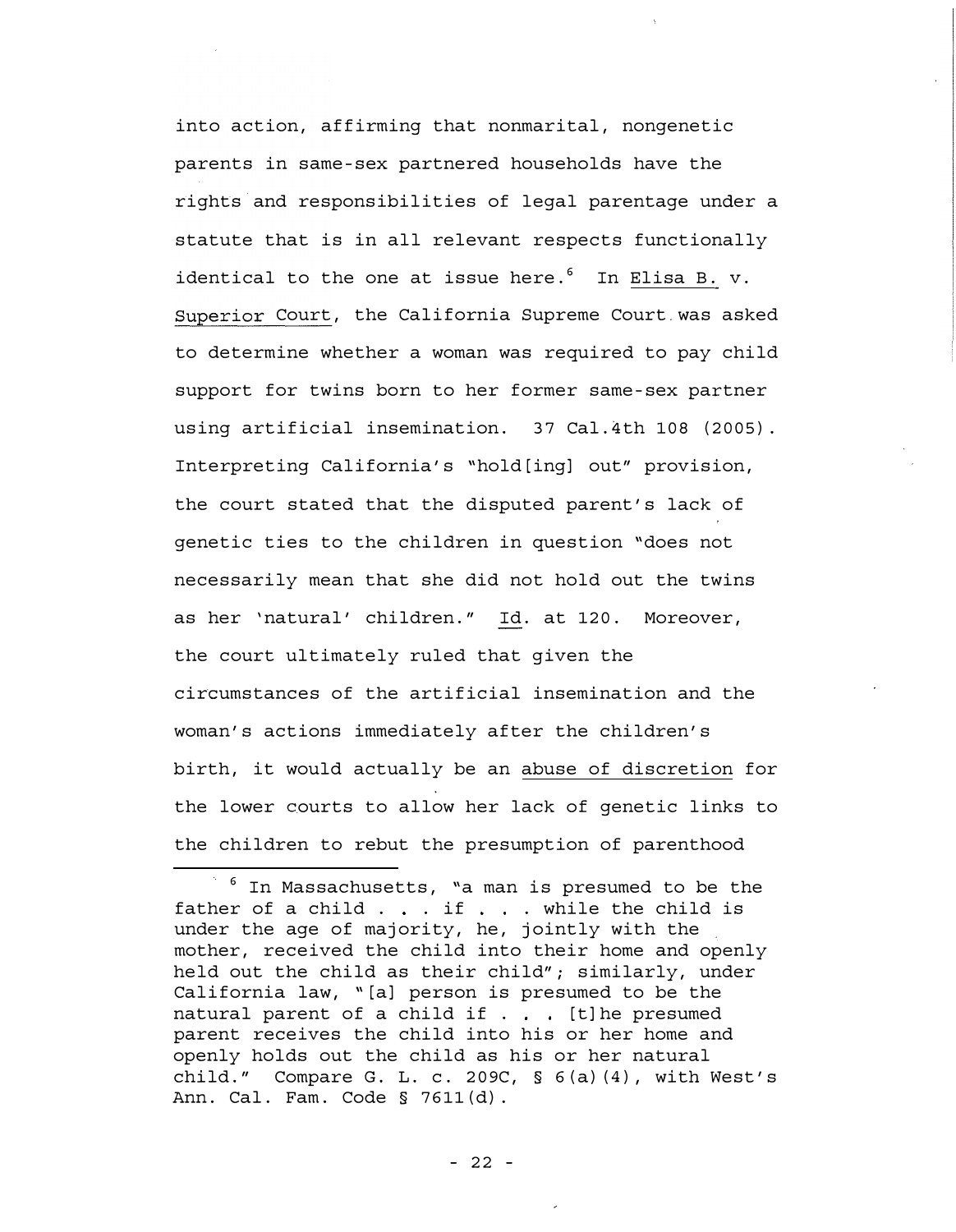and to deprive the children of the support of one of the only two parents they had ever known. Id. at 122; see also S.Y. v. S.B., 201 Cal. App. 4th 1023, 1035-1036 (Ct. App. 2011), quoting In re T. R. , 132 Cal. App. 4th 1202, 1211-1212 (Ct. App. 2005) (granting nongenetic, nonmarital mother legal parentage of her former same - sex partner's genetic child because she had "demonstrated a commitment to the child and the child's welfare, " notwithstanding lack of genetic link) (internal quotation marks omitted).

# II. GRANTING PARTANEN LEGAL PARENT STATUS IS CONSISTENT WITH THE GOALS AND VALUES THAT HAVE GUIDED THE COURTS IN ART CASES

A common thread throughout this Court's ART jurisprudence is an unwavering concern for children born through the use of ART. To deny Partanen legal parentage, however, would be to ignore this lodestar in favor of a limited set of identifiers of family status at the expense of the child's best interests. Denying legal parentage to parents like Partanen and forcing them to rely instead on the discretionary doctrine of de facto parentage would bring uncertainty to children and their parents, and deprive their children of protections that only a legal parent can offer. Such a result would be particularly egregious on the facts of this case, where the life-long parental bond between Partanen and her seven- and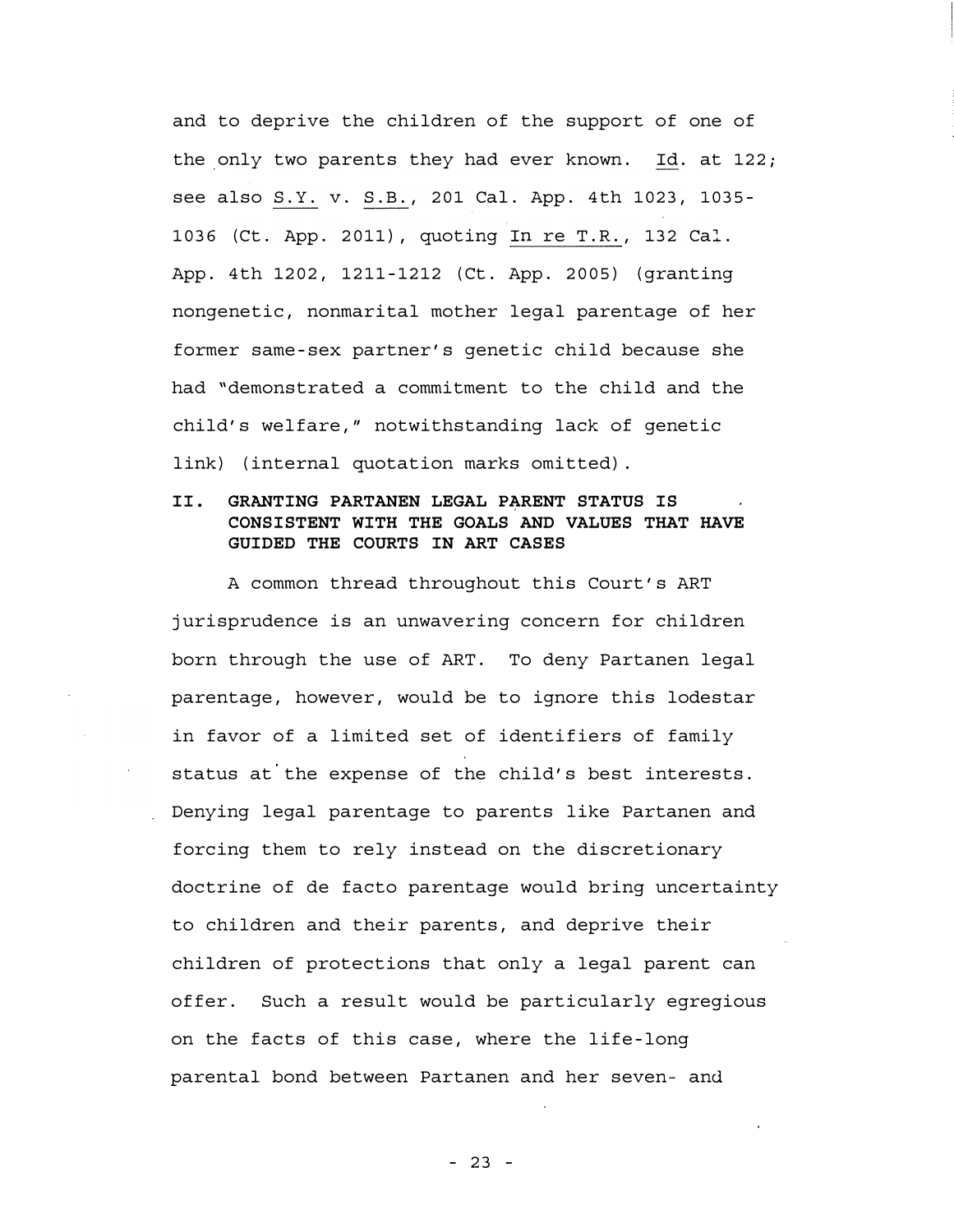four - year -old children is so clear.

A. In Developing The Growing Body Of Law Governing Families Created Through ART, Massachusetts Courts Have Looked To The Interest Of The Child In Having Secure Support From Both Parents In A Wide Variety Of Families

Since this Court first began to examine how families created through ART fit into existing doctrine nearly two decades ago, the impact -- both financial and psychological -- that its decisions would have on the children of those families has been of paramount importance. In Culliton, for example, the Court underscored "the importance of establishing the rights and responsibilities of parents as soon as practically possible" in order to "furnish[] a measure of stability and protection to children born through ... gestational surrogacy arrangements. 435 Mass. at 292. And in Woodward, the Court looked to the "overriding legislative concern to protect the best interests of children. " 435 Mass. at 545. It noted that "[r]epeatedly, forcefully, and unequivocally, the Legislature has expressed its will that all children be 'entitled to the same rights and protections of the law' regardless of the accidents of their birth. " Id. at 546, quoting G. L. c. 209C, § 1.

In determining how to best protect children, the Court has looked to both the financial and the psychological aspects of a child's wellbeing. This is

- 24 -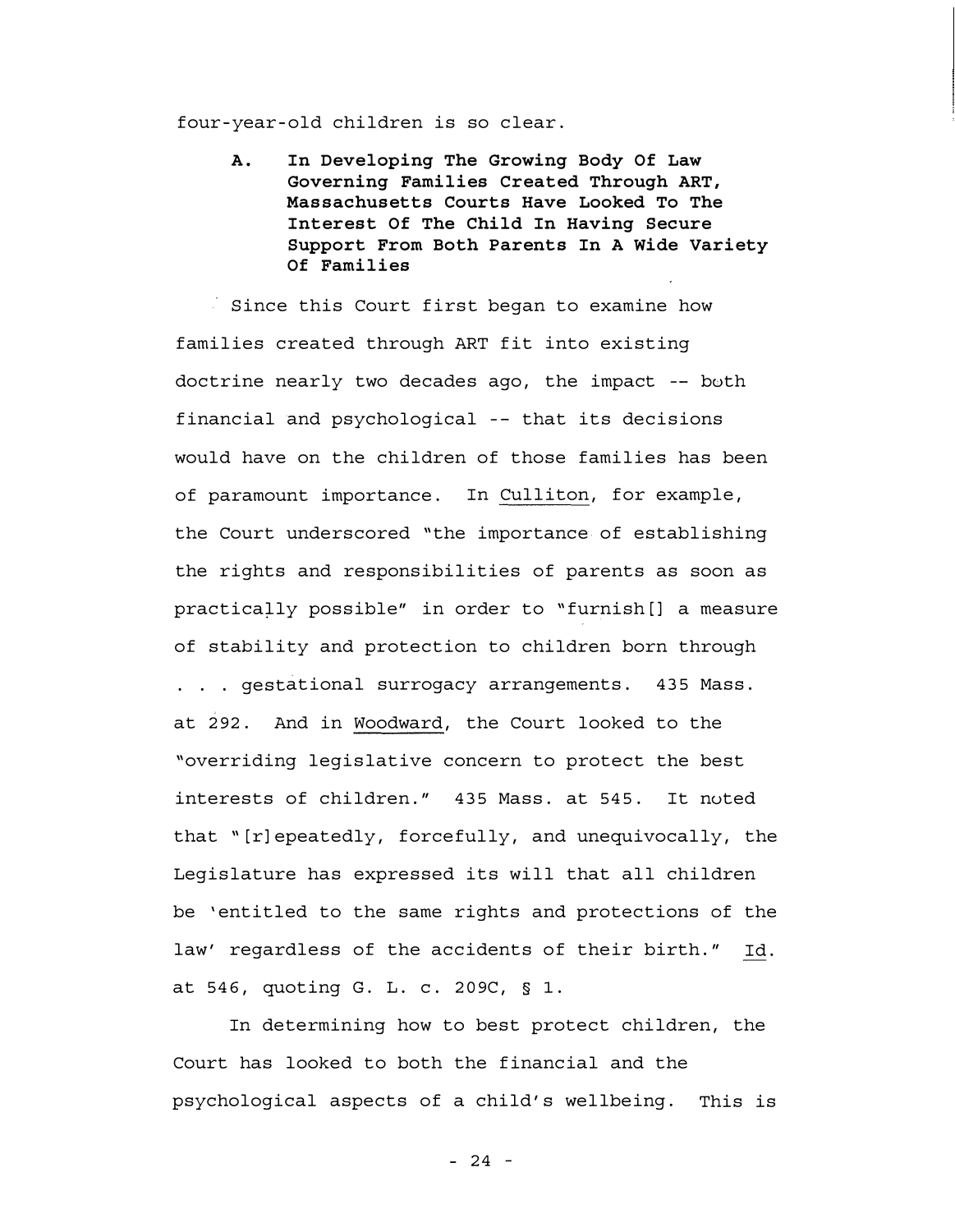because "a child's welfare is promoted by ensuring that she has two parents to provide, inter alia, financial and emotional support." Hunter, 463 Mass. at 493; see also Woodward, 435 Mass. at 546 ("Among the many rights and protections vouchsafed to all children are rights to financial support from their parents and their parents' estates."); cf. Paternity of Cheryl, 434 Mass. at 31, 36 (noting, in a case where a nonbiological father sought to disavow parentage of a child he formerly thought was biologically his, that the "stability and continuity of support, both emotional and financial, are essential to a child's welfare, " and ultimately framing the Court's holding as an attempt to "protect [the child's] financial security and other legal rights"). $<sup>7</sup>$ </sup>

 $^7$  This Court's holding in T.F. v. B.L., 442 Mass. 522 (2004), does nothing to undermine the primacy of the "best interests of the children" standard. There, the genetic mother of a child born using artificial insemination sought support from her former same -sex partner under a theory of implied contract. Adhering to prior precedent, the Court held that parenthood by contract was void as contrary to public policy. Id. at 529 - 530, quoting A. Z. v. B. Z. , 431 Mass. 150, 162 (2000) (enforcement of contracts to " 'enter into familial relationships, '" including parenthood, " 'against individuals who subsequently reconsider their decision'" is against public policy). Thus, the Court in T. F. held, "[a]part from the unenforceable contractual obligation" the defendant was "legally a stranger to the child, " and the best interests of the child could not independently create a legal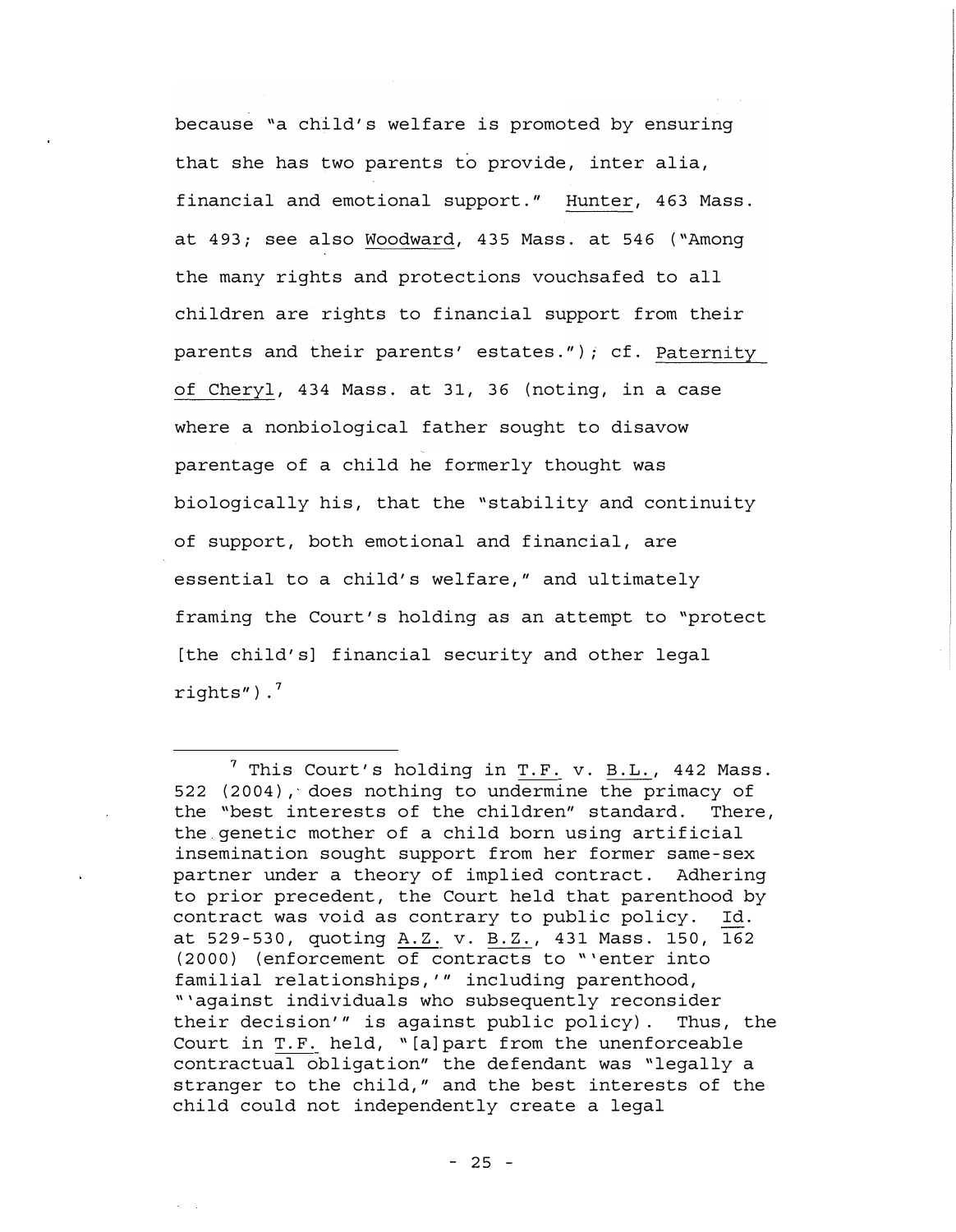## B. De Facto Parentage Does Not Protect The Best Interests Of Children Created Using ART

Denying Partanen legal parentage of the children -- and leaving her with no other option besides de facto parentage to protect the undisputed relationship they share -- would do real harm to her children and would have troubling implications for similarly situated parents who deliberately create families together using ART.

Under Massachusetts law, the declaration of de facto parentage - - unlike the declaration of legal parentage - - is always a matter of discretion. Until there has been a conclusive adjudication of de facto parent status, with any appeals resolved, both the parent and the child are in legal limbo. An adult must earn de facto parent status to a child with whom she has no genetic or marital ties over time: she must "reside[] with the child ... , perform[] a share of caretaking functions at least as great as the legal parent  $[j]$  . . . shape  $[j]$  the child's daily routine, address[] his developmental needs, discipline[] the child, provide[] for his education and medical care, and serve[] as a moral guide." E.N.O., 429 Mass. at 829. Only after a parent has served in this role for

obligation of support. Id. at 533-534. T.F. has no application to the case at hand because the Court in T. F. had no cause to interpret the family law statutes at issue here.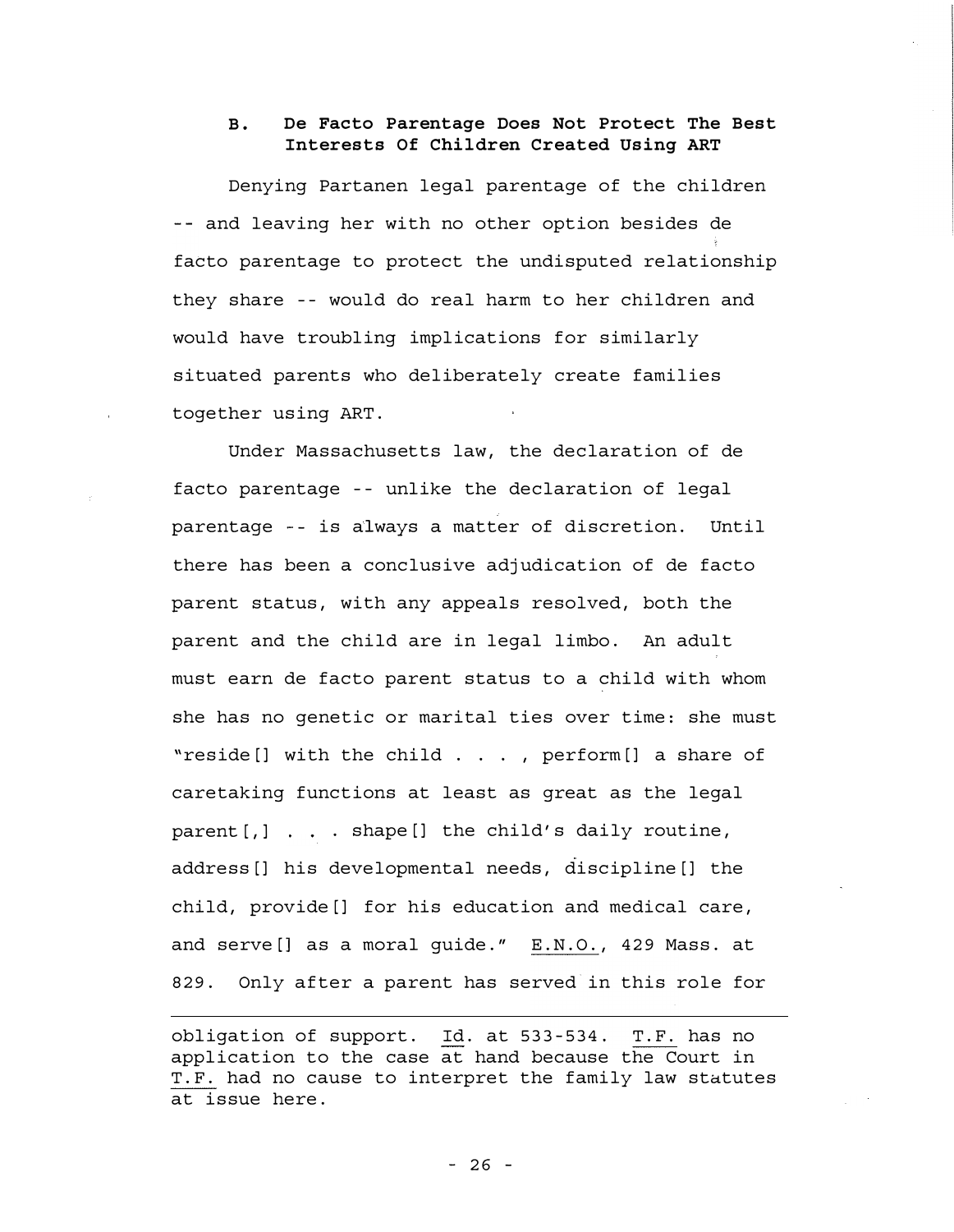a meaningful amount of time -- often years -- may she obtain visitation and custody rights and incur the obligations of support that can, at the court's discretion, accompany de facto parentage. See, e.g., A.H. v. M. P. , 447 Mass. 828, 838 n. 13 (2006) (citing ALI Principles of Family Dissolution's two -year requirement for de facto parentage but declining to express an opinion on it). In short, the de facto parentage test is not a good fit for parents who deliberately choose to start a family through ART and intend to parent the resulting children from the beginning.

Partanen was able to meet the de facto parent standard because she was fortunate to have spent a great deal of time parenting the children before her status was adjudicated. But other putative parents who use ART to have a child may not be so lucky. Such parents participate in the decision to have their children as much as any other parent who would be accorded legal parent status as a matter of course. If anything, more participation is required for ART conception than for sexual conception given the planning and medical procedures involved, and sometimes cost as well. Yet de facto parenthood would hold those parents to a higher standard of conduct just to receive a second -class set of rights with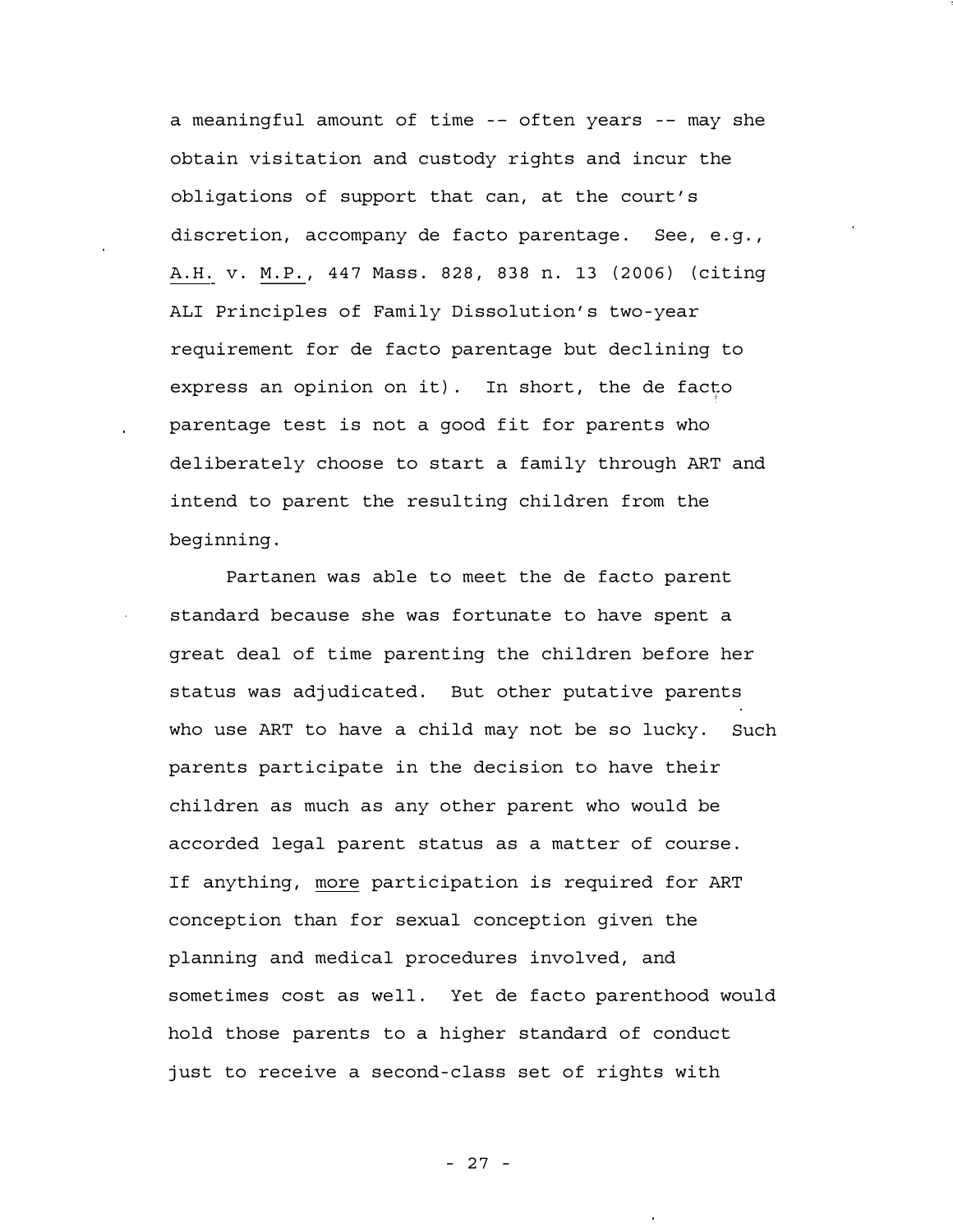respect to their children. Compare A.H., 447 Mass. at 840-842 (denying de facto parentage because the nonbiological parent's relationship with the child was not particularly strong), with R.D. v. A. H. , 454 Mass. 706, 710-712 (2009) (stating that a legal parent's rights cannot be terminated in the absence of clear and convincing evidence of unfitness) .

Additionally, by requiring that the putative parent perform at least as many of the caregiving functions as the legal parent, the de facto parentage test privileges caregiving parents over breadwinning parents and thereby risks depriving of financial support children in ART families. Particularly given that many one -income households decide which parent works out of the house based on respective earning potential, a standard that could sever a child's link with the primary wage earner simply because that parent is less involved in the child's daily activities would systematically disadvantage children in unmarried, nonadoptive same -sex ART families. See Joslin, Protecting Children (?): Marriage, Gender, and Assisted Reproductive Technology, 83 S. Cal. L. Rev. 1177, 1205-1210 (2010) [hereinafter "Joslin, Protecting Children"] (noting that when a higher earner supports the family outside the house, "the child will be left in extremely difficult financial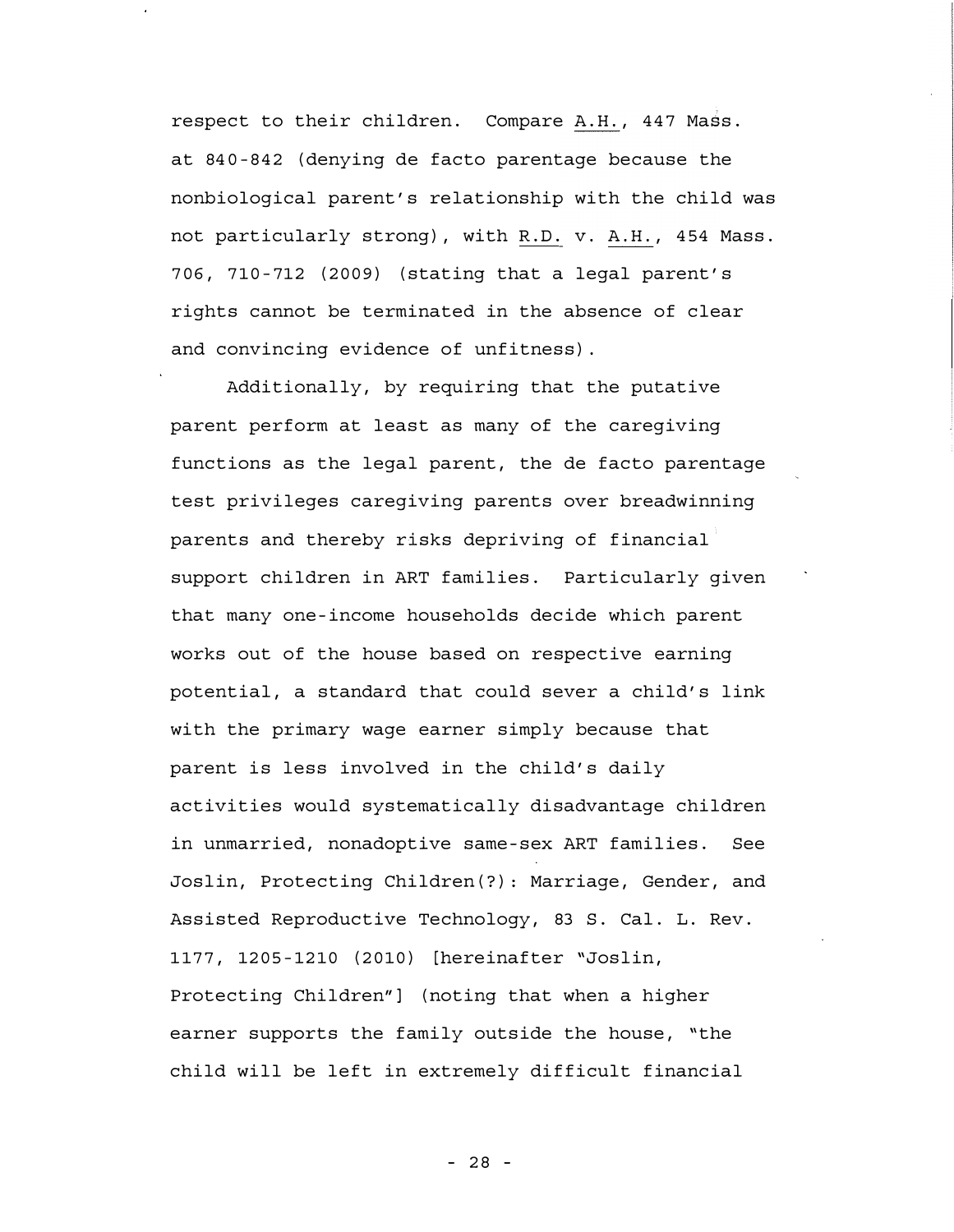circumstances if the nonbirth partner has no legal obligation to support the family she created" ). In contrast, legal parents do not have to worry that time spent working outside of the house to support their families can be used to undermine their parental: status. And the children of legal parents will not be denied the financial support of their wage -earning parent should their parents break up. Compare A.H., 447 Mass. at 838-841 (denying de facto parent status to breadwinning, same -sex partner of genetic mother because she did not perform as many caregiving functions as the genetic mother) .

The consequences of the delay and uncertainty inherent in the establishment of de facto parentage may be felt immediately upon the birth of the child. Without legal parent status, a parent may be denied input into a "child's medical treatment in the event of medical complications arising during or shortly after birth." Culliton, 435 Mass. at 292. This is especially significant for parents of children born through ART, who are at an increased risk of prematurity and low birth weight, which can result in the need for medical care.<sup>8</sup>

Even when a child's nongenetic, nonmarital parent is granted de facto parentage (as Partanen was), that

<sup>8</sup> Sunderam note 4, supra.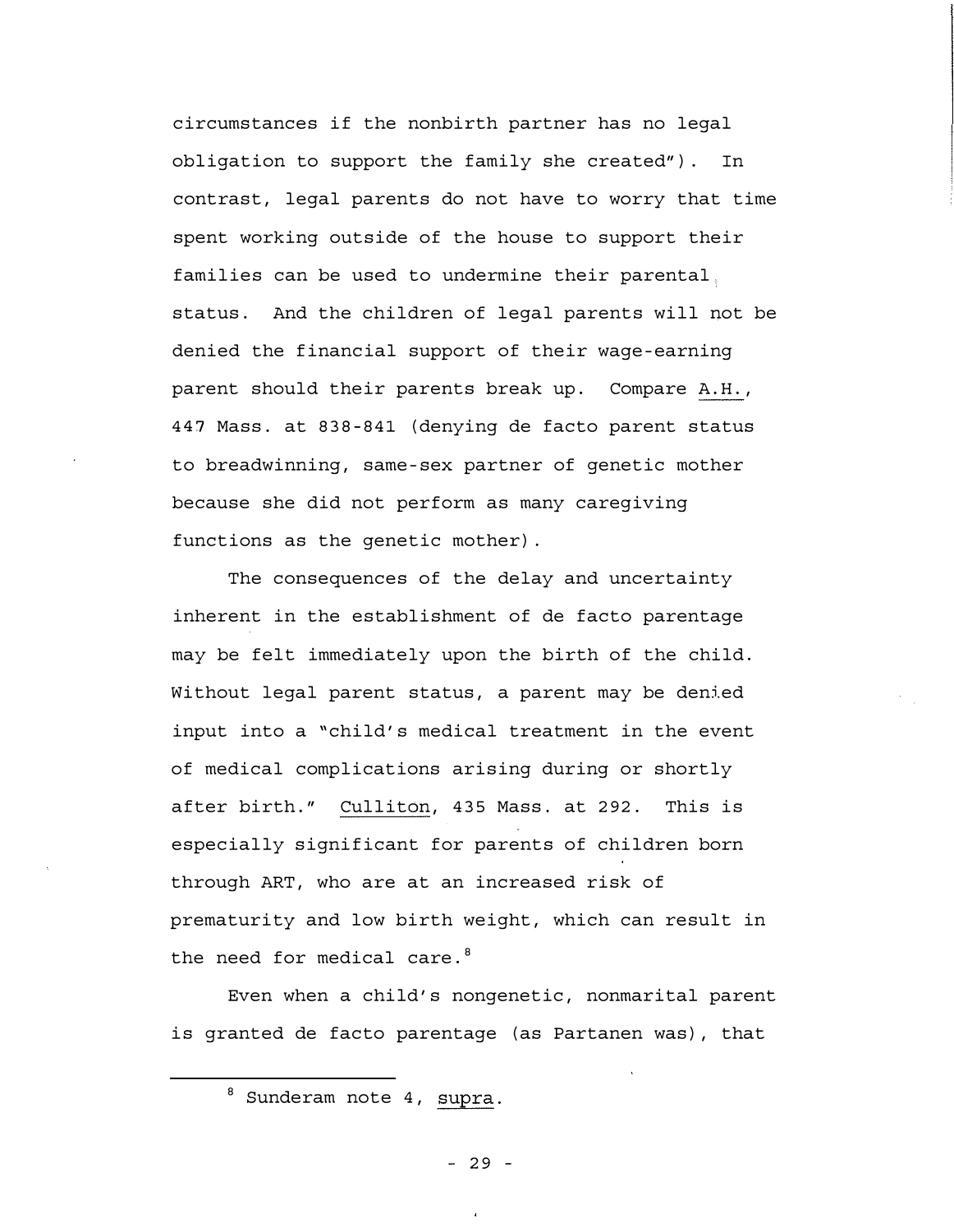child still misses out on a raft of benefits that are available only from a child's legal parent. The rights and privileges of legal parentage are long settled and clear, but not so for de facto parentage. For example, it is unclear whether a child may receive Social Security benefits from a nonadoptive, nongenetic parent who does not enjoy legal parent status. See Social Security Administration, Program Operations Manual System: RS 00203. 001 Child's Benefits for Entitlement and Non - Entitlement Provisions (effective Feb. 14, 2013-present), https://secure. ssa. gov/poms. nsf/lnx/030020300; Joslin, Protecting Children, supra at 1209 -1217; see also Culliton, 435 Mass. at 292. The children of legal parents face no such disadvantage because they automatically receive Social Security benefits. This financial detriment may be particularly consequential given that unmarried couples and same -sex couples that is to say, the kinds of families that are most at risk of being denied legal parentage when conceiving a child through ART -- statistically have lower average incomes than their married and heterosexual counterparts. See Smith, Equal Protection for Children of Same - Sex Parents, 90 Wash. U. L. Rev. 1589, 1593 (2013); Avellar & Smock, The Economic Consequences of the Dissolution of Cohabiting Unions,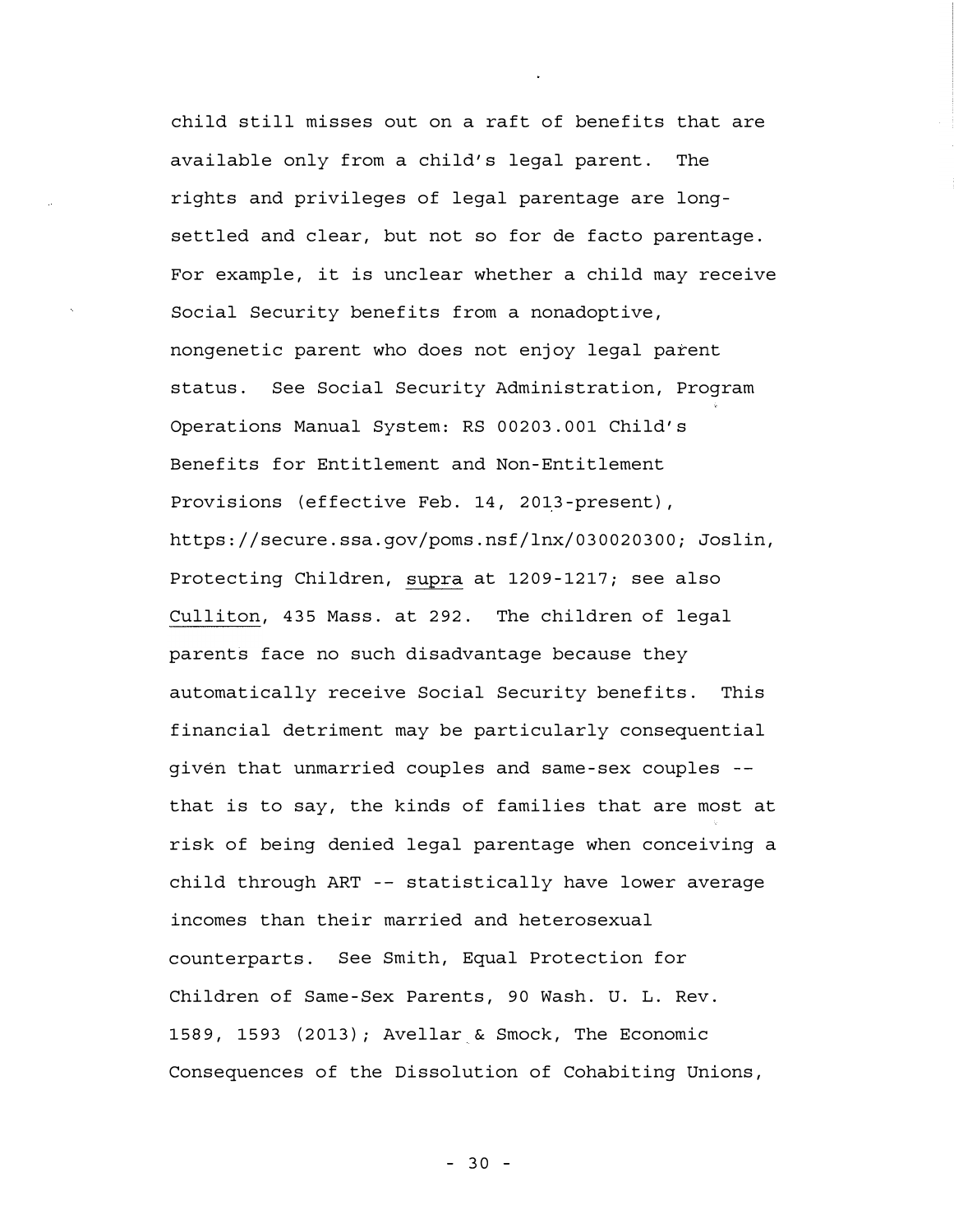67 J. Marriage & Family, No. 2, 315, 323 -325 (2005).

In short, Partanen's children would be at a real disadvantage if Partanen is deemed merely a de facto parent and not a legal parent. Such a result would thwart this Court's oft -repeated goal of serving the interests of children in interpreting the rules governing legal parentage.

# C. Denying Partanen Legal Parentage Here Would Close Off Avenues To Legal Parentage For A Whole Category Of Nonmarital Families

As discussed above, this Court has considered factors in addition to marriage and genetics in defining what it means to be a parent. To limit the inquiry to solely marriage and genetics here would have the effect of excluding an entire class of nonmarital, nonadoptive children conceived through ART from the life-altering benefit of having two legal parents.

By definition, any child of a same - sex couple will have at most one genetic parent in her family. Thus, under the Probate and Family Court's ruling, a child born through ART to an unmarried same -sex couple will be penalized if her nongenetic parent did not adopt her -- a process that cannot be accomplished until after birth and is difficult if not impossible without the consent of the genetic parent. Both this Court and the Legislature have made clear their desire

- 31 -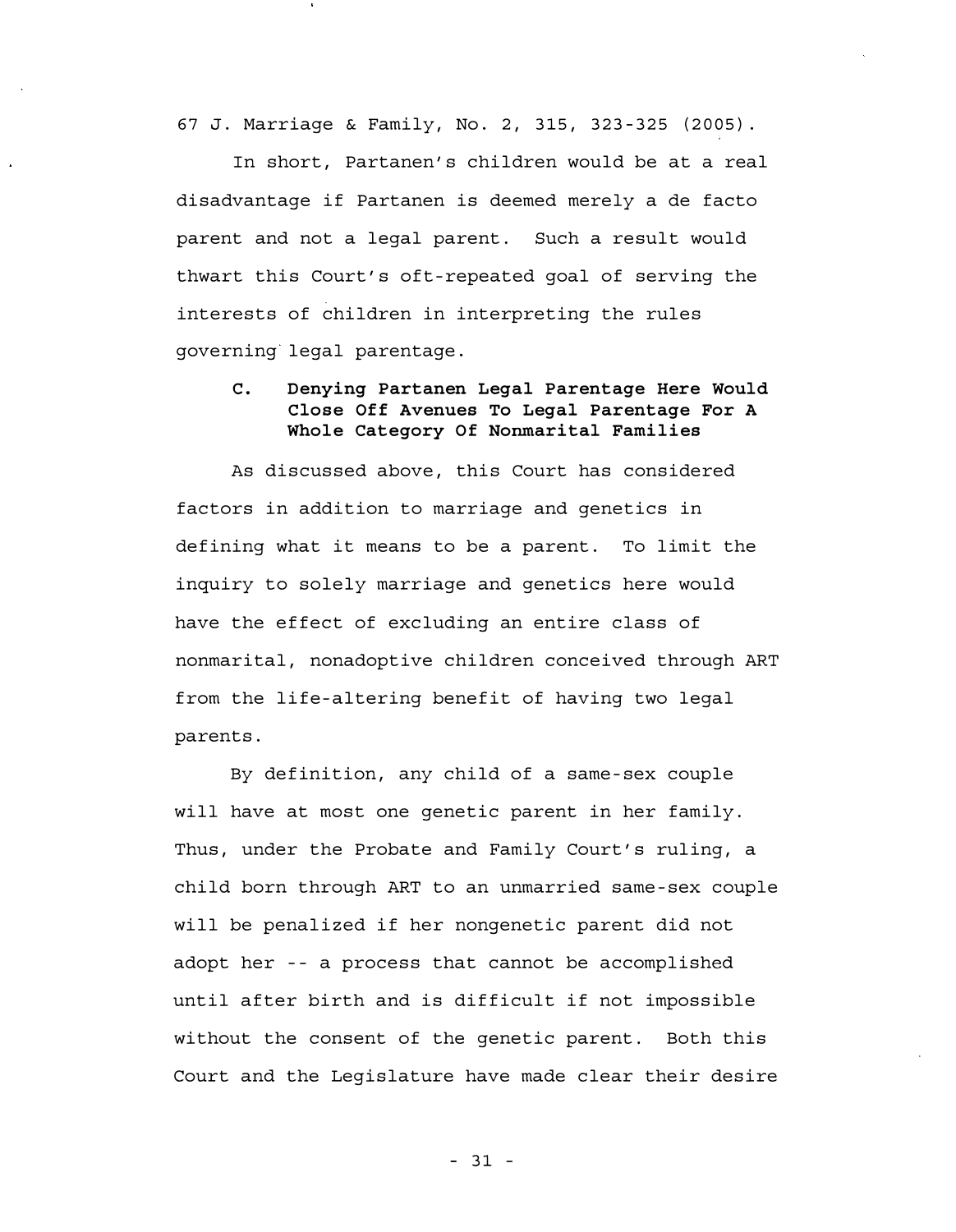to extend equal protection to the children of unmarried couples, see, e.g., G. L. c. 209C, and samesex couples, see, e.g., Goodridge, 440 Mass. at 312. Yet denying Partanen legal parentage would have the opposite effect. It would impose an entirely different regime on the families of unmarried, same sex couples simply because, by their very nature, such families will always have at least one parent with no genetic tie with the child.

Privileging genetics and marital status without regard to the best interests of the child when two parents deliberately bring that child into the world creates uncertainty for individuals who want to become parents through ART. It disadvantages parents who, because of limited financial means, fear of the court system, or lack of knowledge, fail to marry each other or adopt their children born as a result of ART. And it penalizes children who happen to be born through ART to nonmarital, nonadoptive parents.

Instead, this Court should continue its practice of fostering stable and predictable parental relat ionships regardless of genetics. Amici, prospective parents, and their children benefit when section 4B applies to all children born through ART and when all parents who brought a child into the world together may also rely on the protections of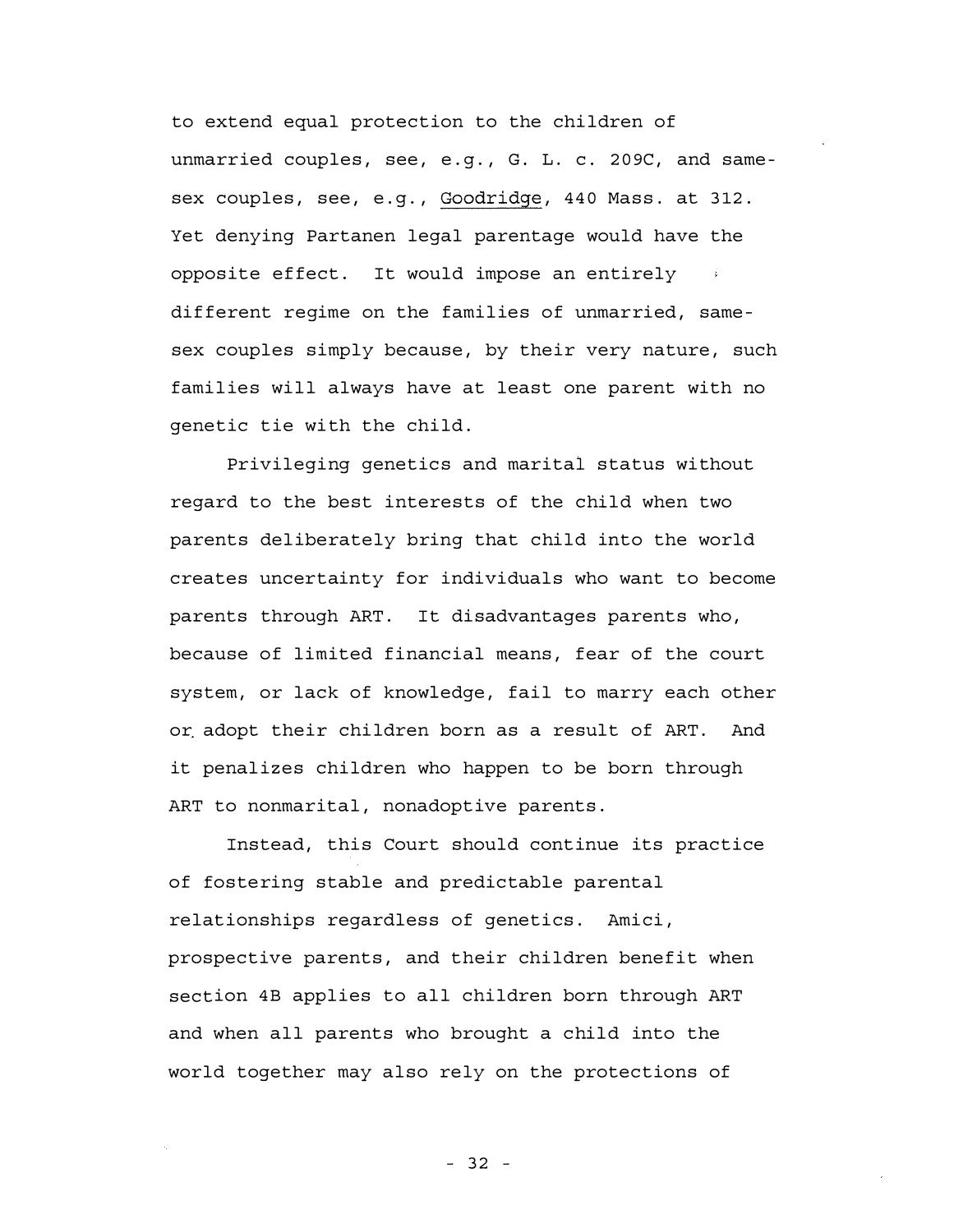chapter 209C to establish custody, visitation, and support for their children. Such a regime serves not only the interests of those families, but also society as a whole, which is better off when the law works in support of the full range of families.

This approach is also consistent with the will of the Legislature. As noted above, the Legislature has indicated its broad support for family formation through ART. But denying Partanen legal parentage would undermine that support by creating "a class of children who are the fruit of that technology [but] have fewer rights and protections than other children. " Woodward, 435 Mass. at 547. On the other hand, reading the parentage statutes to bestow legal parentage on nonmarital, nongenetic parents who have created their families through ART honors the goals of the Legislature, harmonizes the statute with this Court's own protection of the full range of families, and  $--$  most importantly  $--$  serves the best interests of children like Partanen's.

#### CONCLUSION

For the above reasons, and the reasons set forth in brief of the appellant Karen Partanen, the Trial Court should be reversed and the case remanded for adjudication of Partanen as a legal parent.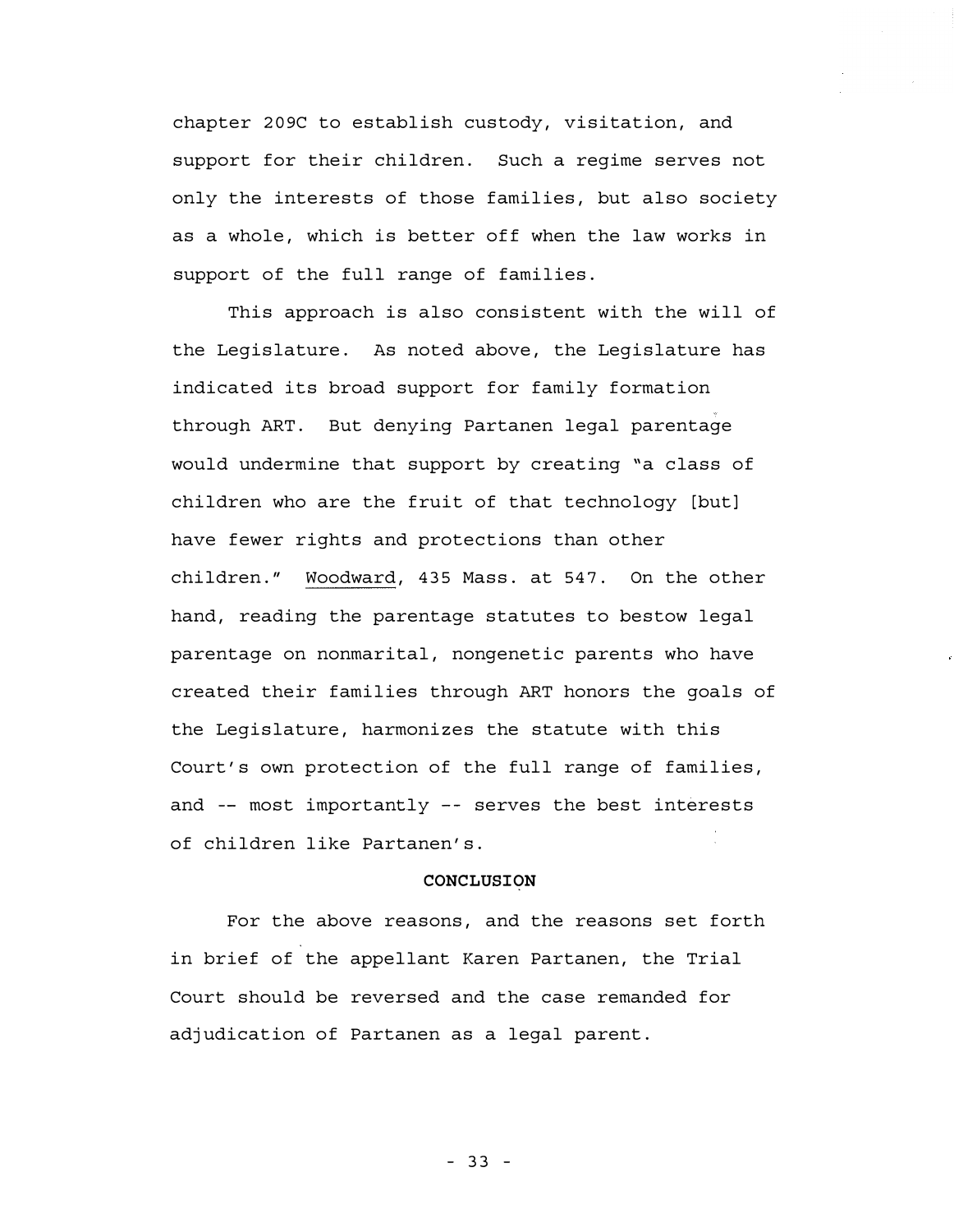March 21, 2016 Respectfully submitted,

EMILY R. SCHULMAN (BBO #566374) BROOK HOPKINS (BBO #683871) ADAM M. CAMBIER (BBO #690525)

WILMER CUTLER PICKERING HALE AND DORR LLP 60 State Street Boston, MA 02109 Tel: (617) 526-6000 emily.schulman@wilmerhale.com brook.hopkins@wilmerhale.com adam. cambier@wilmerhale.com

Attorneys for Amici Curiae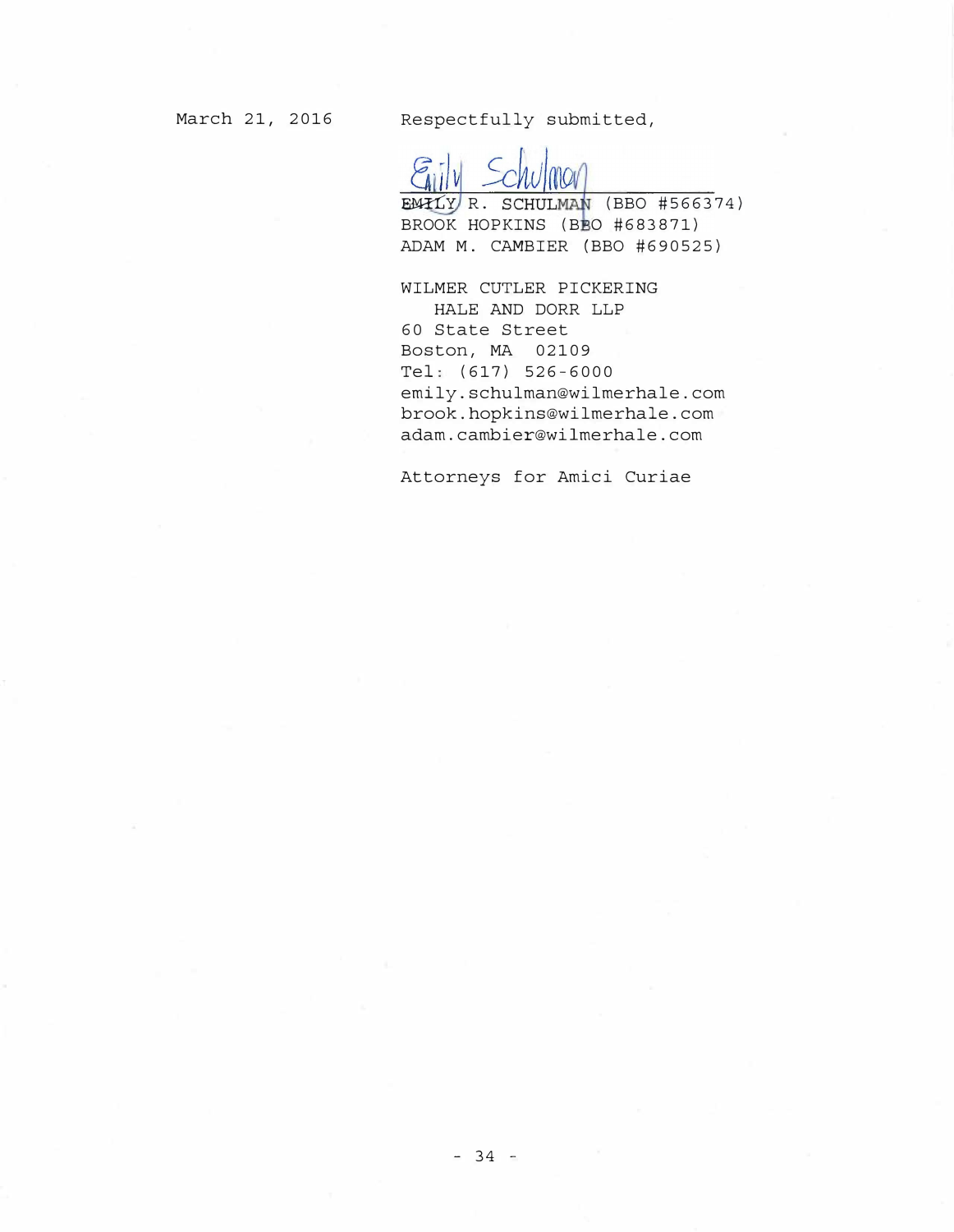#### CERTIFICATE OF SERVICE

I, Emily R. Schulman, hereby certify that on March 21, 2016, I caused true and accurate copies of the foregoing to be filed in the office of the clerk of the Supreme Judicial Court and served upon the following counsel by electronic and overnight mail:

Mary Lisa Bonauto GLBTQ Legal Advocates & Def enders 30 Winter St., Ste. 800 Boston, MA 02108 mbonauto@glad.org

Teresa Harkins La Vita La Vita Law Center 1 Webb St. Danvers, MA 01923 tlavitalaw@lavitalaw.com

Elizabeth A. Roberts Todd & Weld LLP One Federal St., 27th Flr. Boston, MA 02110 eroberts@toddweld.com

Patience Crozier Kauffman Crozier LLP 231 Third St. Cambridge, MA 02142 polly@kauffmancrozier.com

Jennifer M. Lamanna Lamanna Law Offices 40 Warren St., 3rd Flr. Charlestown, MA 02129

EMILY R. SCHULMAN (BBO #566374) WILMER CUTLER RICKERING HALE AND DORR LLP 60 State Street Boston, MA 02109 Tel: (617) 526-6000 emily.schulman@wilmerhale.com